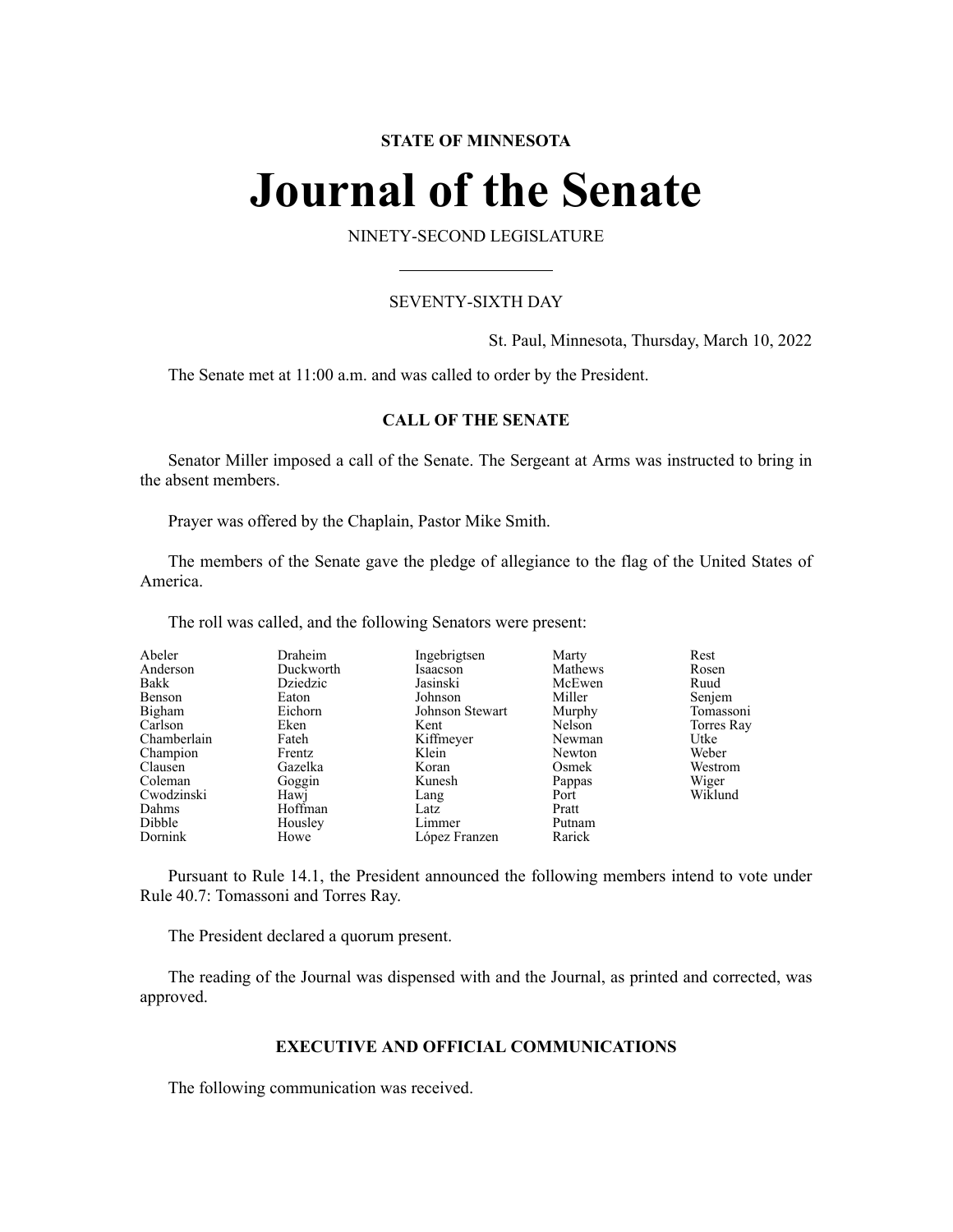The Honorable David J. Osmek President of the Senate

Dear Senator Osmek:

Pursuant to Senate Rule 8.2, the following appointment has been withdrawn from the following committee and placed on the Confirmation Calendar:

From the Committee on Labor and Industry Policy, to which was referred the following appointment as reported in the Journal for February 17, 2021:

# BOARD OF HIGH PRESSURE PIPING SYSTEMS Jacob Pettit

Sincerely, Cal R. Ludeman Secretary of the Senate

# **REPORTS OF COMMITTEES**

Senator Miller moved that the Committee Reports at the Desk be now adopted. The motion prevailed.

# **Senator Mathews from the Committee on Civil Law and Data Practices Policy, to which was re-referred**

**S.F. No. 3063:** A bill for an act relating to natural resources; increasing civil penalties for violations of snowmobile and off-highway vehicle provisions; amending Minnesota Statutes 2020, section 84.775, subdivisions 1, 4.

Reports the same back with the recommendation that the bill be amended as follows:

Page 1, line 17, delete "trespass provisions under"

And when so amended the bill do pass. Amendments adopted. Report adopted.

# **Senator Newman from the Committee on Transportation Finance and Policy, to which was referred**

**S.F. No. 3680:** A bill for an act relating to motor vehicles; modifying provisions regarding access to driver and vehicle services information system; amending Minnesota Statutes 2020, section 171.12, subdivision 1a.

Reports the same back with the recommendation that the bill be amended as follows:

Delete everything after the enacting clause and insert:

"Section 1. Minnesota Statutes 2020, section 171.12, subdivision 1a, is amended to read: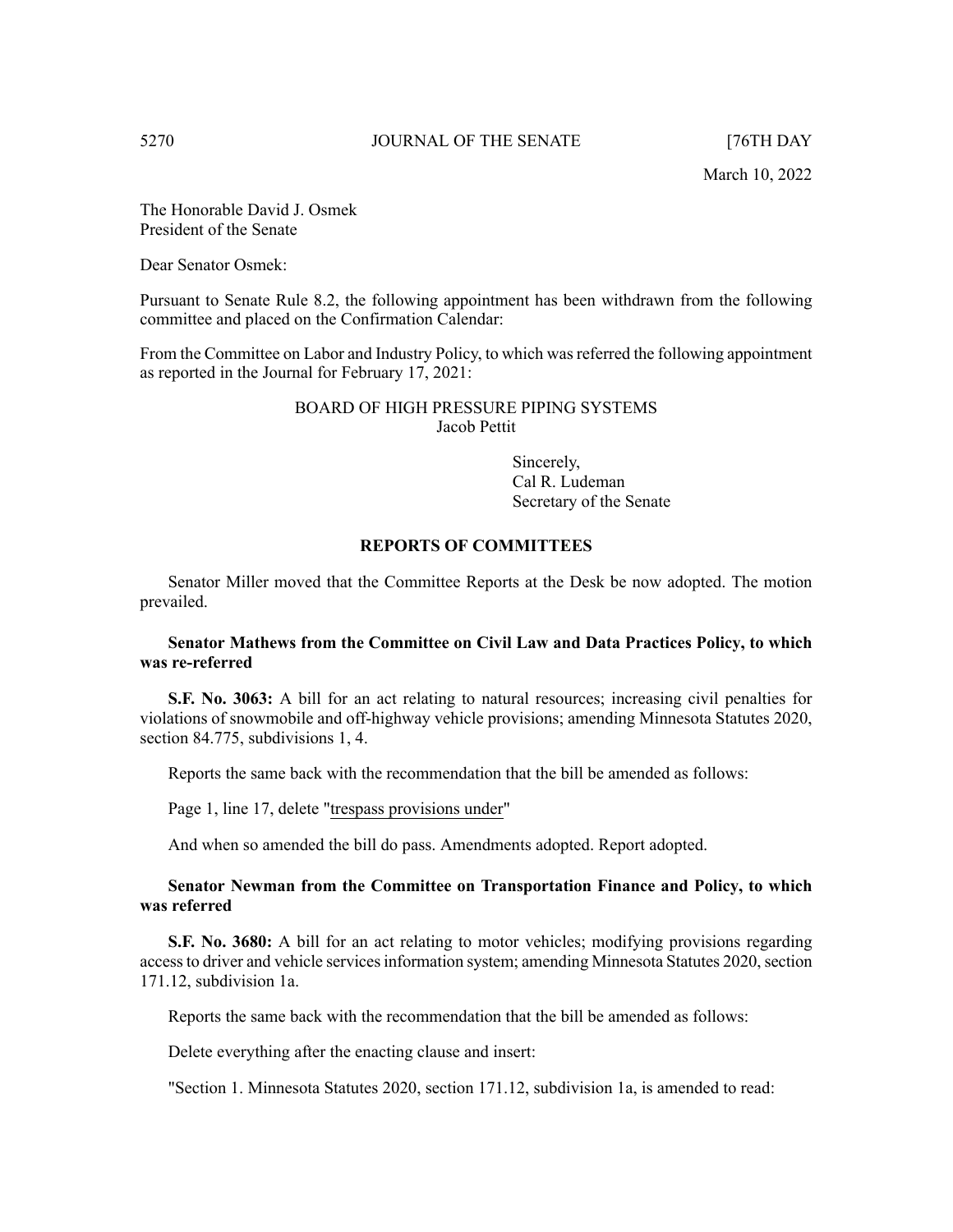Subd. 1a. **Driver and vehicle services information system; security and auditing.** (a) The commissioner must establish written procedures to ensure that only individuals authorized by law may enter, update, or access not public data collected, created, or maintained by the driver and vehicle services information system. An authorized individual's ability to enter, update, or access data in the system must correspond to the official duties or training level of the individual and to the statutory authorization granting accessfor that purpose. All queries and responses, and all actions in which data are entered, updated, accessed, shared, or disseminated, must be recorded in a data audit trail. If an individual accesses data to resolve an issue and the access does not result in a completed transaction, the individual must include a notation on the record for the transaction explaining the business need for accessing the data. Data contained in the audit trail are public to the extent the data are not otherwise classified by law.

(b) The commissioner must immediately and permanently revoke suspend the authorization of any individual who willfully entered, updated, accessed, shared, or disseminated data in violation of state or federal law. If an individual willfully gained access to data without authorization by law, the commissioner must forward the matter to the appropriate prosecuting authority for prosecution. The commissioner must not suspend or revoke the authorization of any individual for properly accessing data to complete an authorized transaction or to resolve an issue that does not result in a completed authorized transaction.

(c) If the commissioner suspends an individual's access to the driver and vehicle services information system, the commissioner must notify the individual, in writing, of the suspension, provide an explanation for the suspension, explain how to appeal the decision, and inform the individual that the individual's access will be permanently revoked unless an appeal pursuant to this subdivision determines otherwise. The commissioner must issue the notification within five calendar days of the suspension.

(d) Within 20 calendar days of revocation, receiving a notice of suspension, the individual may submit a request for reconsideration in writing to the commissioner. The commissioner shall review the request for reconsideration and issue a decision within 30 days of receipt of the request. If the commissioner determines the suspension was unwarranted, the individual's access must be immediately reinstated. If the commissioner determines the suspension was warranted, the individual may request a contested case hearing under chapter 14. If the appeal results in a determination that the suspension was unwarranted, the commissioner must immediately reinstate the individual's access. If the appeal results in a determination that the suspension was warranted, the commissioner must immediately and permanently revoke the individual's access.

(e) As an alternative to the process described in paragraph (d), the individual may proceed to a contested case hearing without first making a request to the commissioner for reconsideration. In this instance, the individual may initiate a contested case proceeding within 20 calendar days of receiving a notice of suspension. If the appeal results in a determination that the suspension was unwarranted, the commissioner must immediately reinstate the individual's access. If the appeal results in a determination that the suspension was warranted, the commissioner must immediately and permanently revoke the individual's access.

(f) If the individual does not make a request for reconsideration or an appeal as provided in paragraph  $(d)$  or  $(e)$  within 20 calendar days of receiving the notice of suspension, the commissioner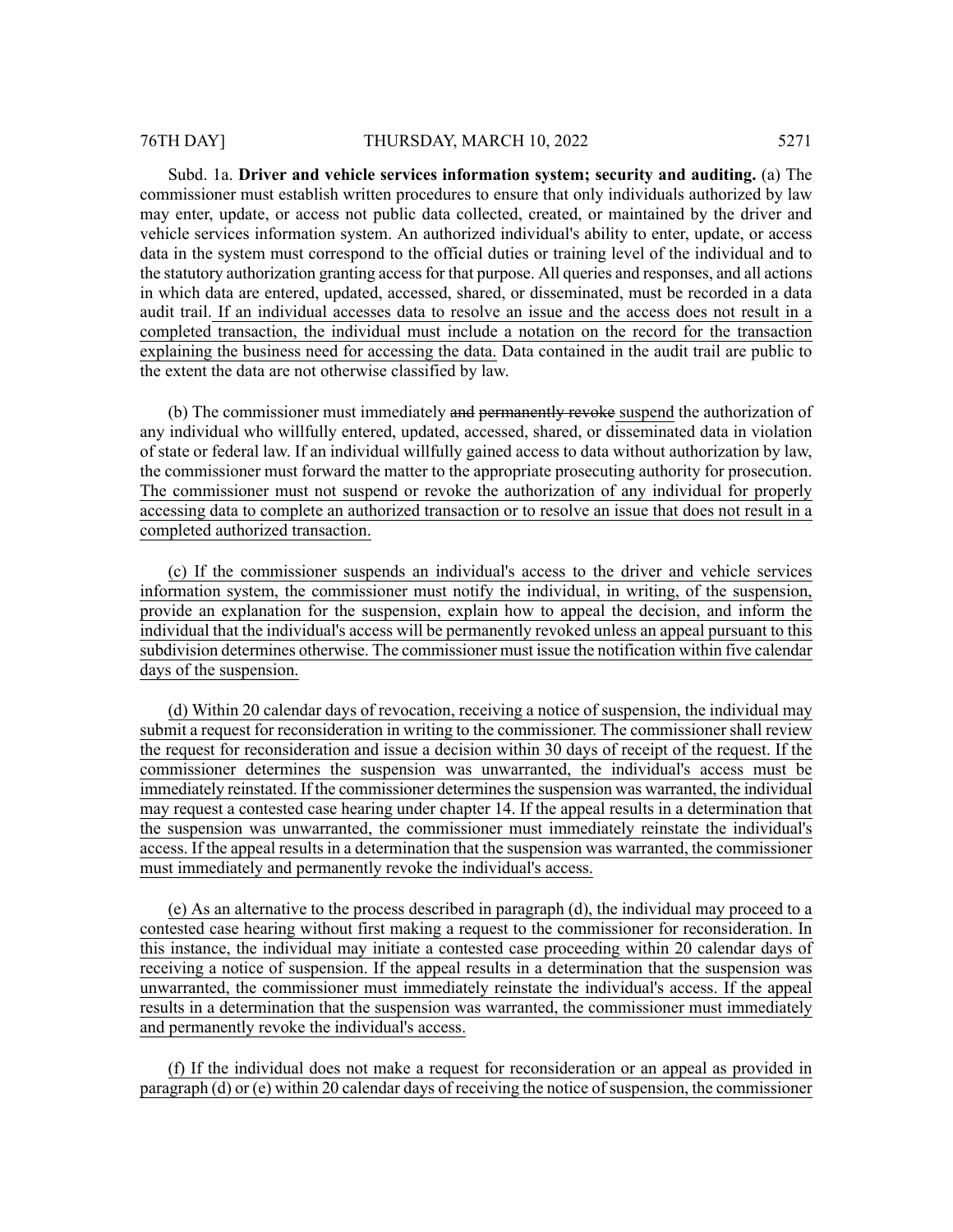# must immediately and permanently revoke the individual's access. This revocation is not subject to the appeal processes described in paragraph (d) or (e).

 $\leftrightarrow$  (g) The commissioner must arrange for an independent biennial audit of the driver and vehicle services information system to determine whether data currently in the system are classified correctly, how the data are used, and to verify compliance with this subdivision. The results of the audit are public. No later than 30 days following completion of the audit, the commissioner must provide a report summarizing the audit results to the commissioner of administration; the chairs and ranking minority members of the committees of the house of representatives and the senate with jurisdiction over transportation policy and finance, public safety, and data practices; and the Legislative Commission on Data Practices and Personal Data Privacy. The report must be submitted as required under section 3.195, except that printed copies are not required.

**EFFECTIVE DATE.** This section is effective August 1, 2022, and applies to access to data on or after that date."

And when so amended the bill do pass and be re-referred to the Committee on State Government Finance and Policy and Elections. Amendments adopted. Report adopted.

# **Senator Newman from the Committee on Transportation Finance and Policy, to which was referred**

**S.F. No. 3581:** A bill for an act relating to driver and vehicle services; allowing additional entities to provide copies of certain driver and vehicle records; amending Minnesota Statutes 2020, sections 168.002, by adding a subdivision; 168.327, subdivisions 2, 3; 171.01, by adding a subdivision; Minnesota Statutes 2021 Supplement, sections 168.327, subdivision 1; 169.09, subdivision 13.

Reports the same back with the recommendation that the bill be amended as follows:

Page 1, line 12, after "171" insert "who provides all driver services, excluding International Registration Plan and International Fuel Tax Agreement transactions"

Page 3, line 13, strike "to a request for transmittal through a computer modem" and insert "online"

Page 4, line 13, delete "171.01, subdivision 33a" and insert "168.002, subdivision 12a"

Page 6, line 11, delete the new language and insert "Of the fees collected by a full-service provider under this paragraph, ten percent must be transmitted to the commissioner to be deposited into the general fund, and the remainder must be retained by the provider."

Page 6, delete lines 12 and 13

Page 6, delete section 6

Amend the title numbers accordingly

And when so amended the bill do pass and be re-referred to the Committee on Civil Law and Data Practices Policy. Amendments adopted. Report adopted.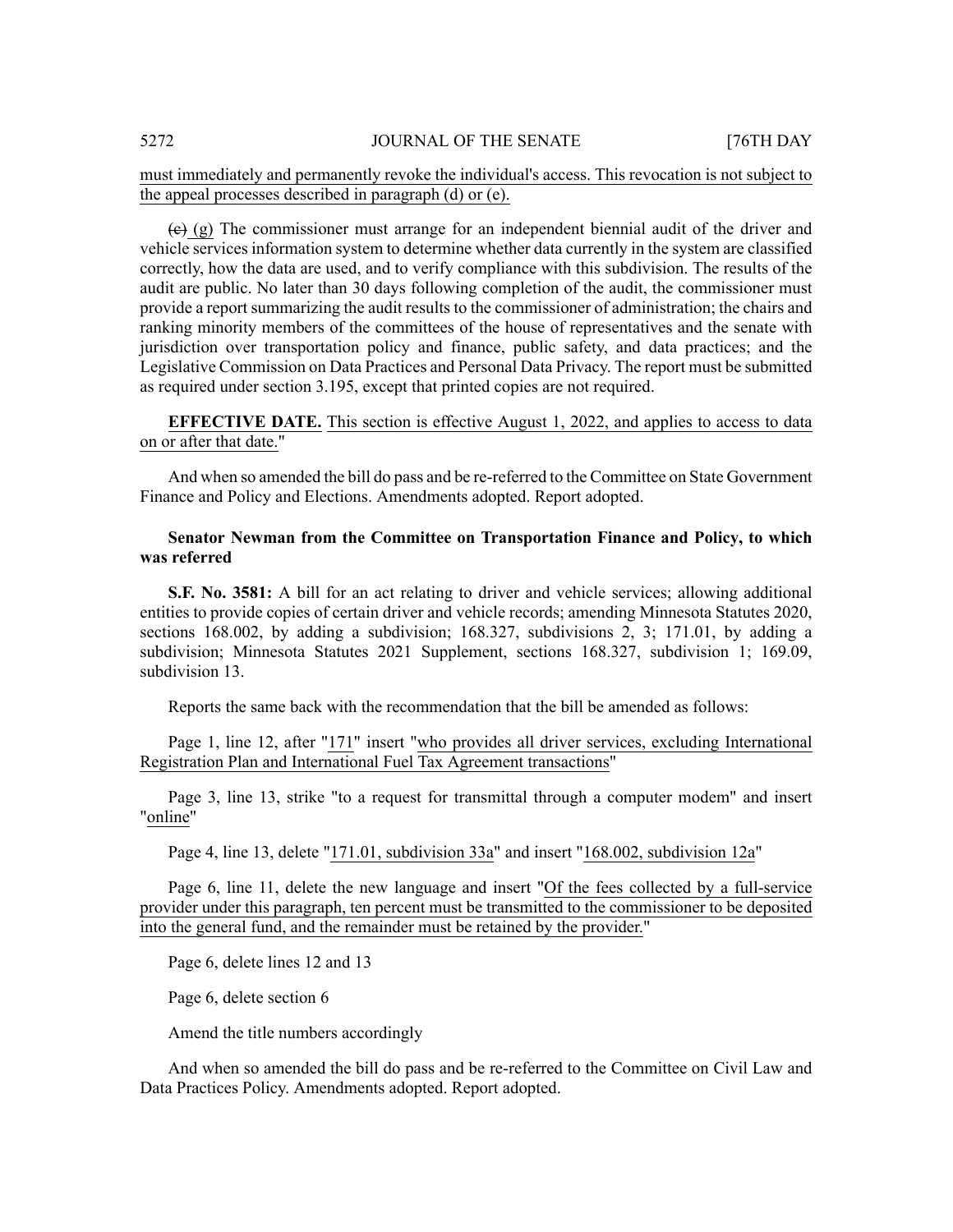**S.F. No. 3472:** A bill for an act relating to state government; extending the operation of the Minnesota premium security plan; transferring money; amending Minnesota Statutes 2020, section 62E.23, subdivision 3; Laws 2017, chapter 13, article 1, section 15, as amended; Laws 2021, First Special Session chapter 7, article 15, section 3.

Reports the same back with the recommendation that the bill be amended as follows:

Page 3, after line 9, insert:

#### "Sec. 4. **APPROPRIATIONS.**

(a) \$2,100,000 in fiscal year 2023 is appropriated from the general fund to the board of directors of MNsure for MNsure operations. The base for this appropriation is \$4,288,000 in fiscal year 2024, \$4,561,000 in fiscal year 2025, \$4,858,000 in fiscal year 2026, \$5,200,000 in fiscal year 2027, \$2,658,000 in fiscal year 2028, and \$0 in fiscal year 2029.

(b) \$53,404,000 in fiscal year 2023 is appropriated from the health care access fund to the commissioner of human services for the MinnesotaCare program. The base for this appropriation is \$113,503,000 in fiscal year 2024 and \$120,442,000 in fiscal year 2025.

(c) If the federal revenue that is projected to be reduced from the basic health plan due to the continuation of the state innovation waiver is less than the appropriations in paragraph (b), the commissioner of management and budget shall reduce the appropriations in paragraph (b) to ensure that each appropriation is equal to the value of the federal revenue reduced from the basic health plan in that fiscal year. The reduction in this paragraph may not be less than zero.

**EFFECTIVE DATE.** This section is effective January 1, 2023, but only if the continuation of the state innovation waiver described in Laws 2021, First Special Session chapter 7, article 15, section 4, is approved."

Page 3, line 11, delete "\$......." and insert "\$1,087,366,000"

Renumber the sections in sequence

Amend the title as follows:

Page 1, line 3, after "money;" insert "appropriating money;"

And when so amended the bill do pass. Amendments adopted. Report adopted.

# **Senator Rosen from the Committee on Finance, to which was re-referred**

**S.F. No. 3003:** A bill for an act relating to energy; modifying a deadline for the Prairie Island Net Zero project; amending Laws 2020, chapter 118, sections 3, subdivision 3; 5, subdivision 2; Laws 2021, First Special Session chapter 4, article 2, section 3, by adding a subdivision.

Reports the same back with the recommendation that the bill be amended as follows: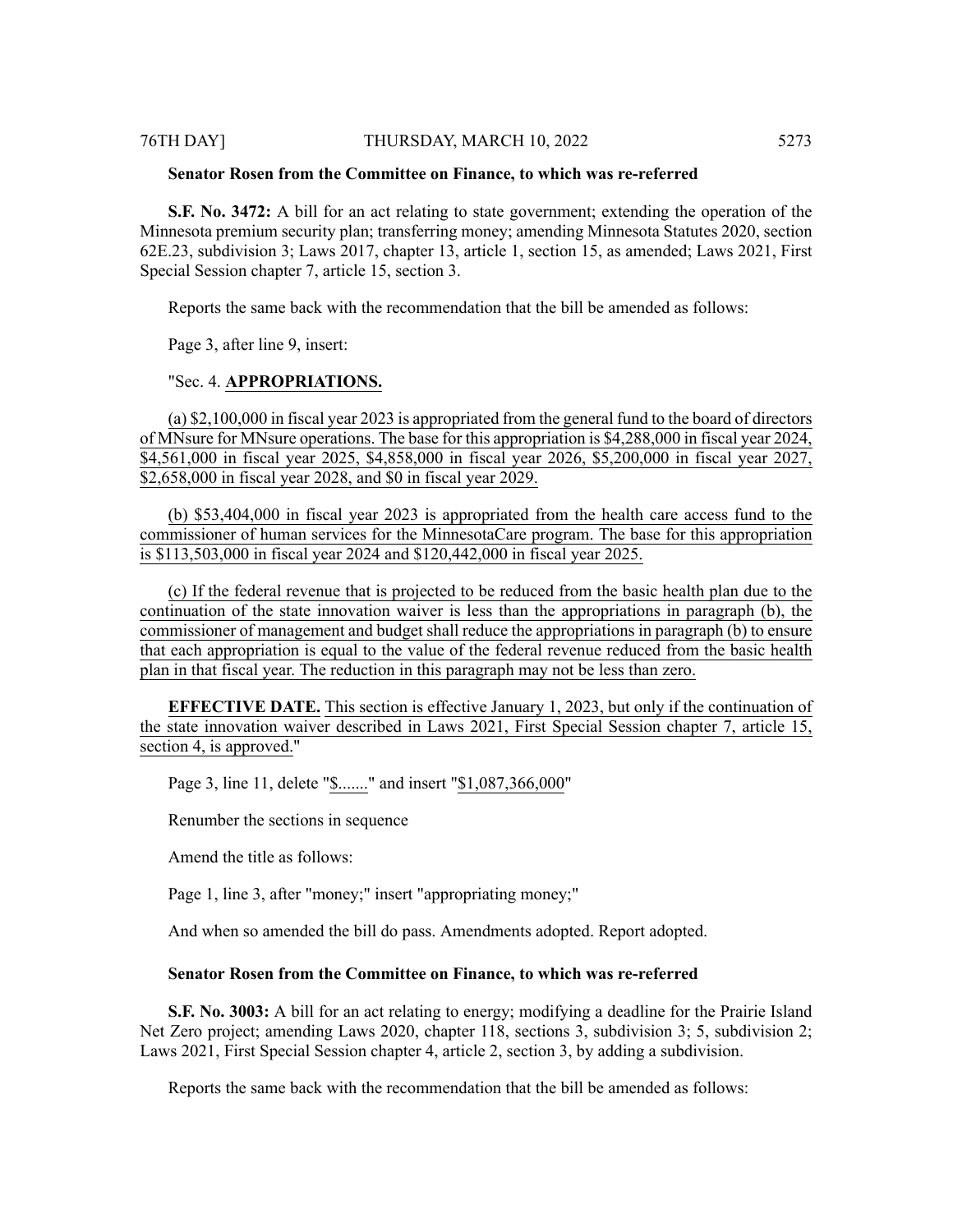Page 1, line 22, delete "spent" and insert "June 30, 2031"

Page 2, line 26, delete "spent" and insert "June 30, 2031"

Page 3, line 3, after "\$46,200,000" insert a comma

Amend the title as follows:

Page 1, line 2, delete everything after "energy;" and insert "modifying the Prairie Island Net Zero project; establishing a grant; appropriating money;"

And when so amended the bill do pass. Amendments adopted. Report adopted.

# **Senator Kiffmeyer from the Committee on State Government Finance and Policy and Elections, to which was re-referred**

**S.F. No. 295:** A bill for an act relating to health; moving the regulation of radon licensing activities from the commissioner of health to the commissioner of labor and industry; appropriating money; amending Minnesota Statutes 2020, section 144.4961, subdivisions 3, 8, 9.

Reports the same back with the recommendation that the bill do pass and be re-referred to the Committee on Health and Human Services Finance and Policy. Report adopted.

# **Senator Abeler from the Committee on Human Services Reform Finance and Policy, to which was referred**

**S.F. No. 3728:** A bill for an act relating to judiciary; establishing statutory procedure to assess competency of defendant to stand trial; providing for contested hearings; establishing forensic navigators; requiring forensic navigators to provide services to certain defendants; establishing continuing supervision for certain defendants found incompetent to stand trial; authorizing administration of neuroleptic medications; establishing requirements to restore certain defendants to competence; establishing planning and implementation committee; establishing certification program for competence restoration programs; appropriating money; proposing coding for new law in Minnesota Statutes, chapter 628.

Reports the same back with the recommendation that the bill be amended as follows:

Page 21, after line 11, insert:

# "Sec. 20. **JUVENILE COMPETENCY RESTORATION TASK FORCE.**

Subdivision 1. **Establishment; purpose.** The juvenile competency restoration task force is established to evaluate and study juvenile competency restoration programs and develop recommendations to address the needs of juveniles deemed incompetent to stand trial.

Subd. 2. **Membership.** (a) The juvenile competency restoration task force consists of the following members, appointed as follows:

(1) a representative appointed by the governor's office;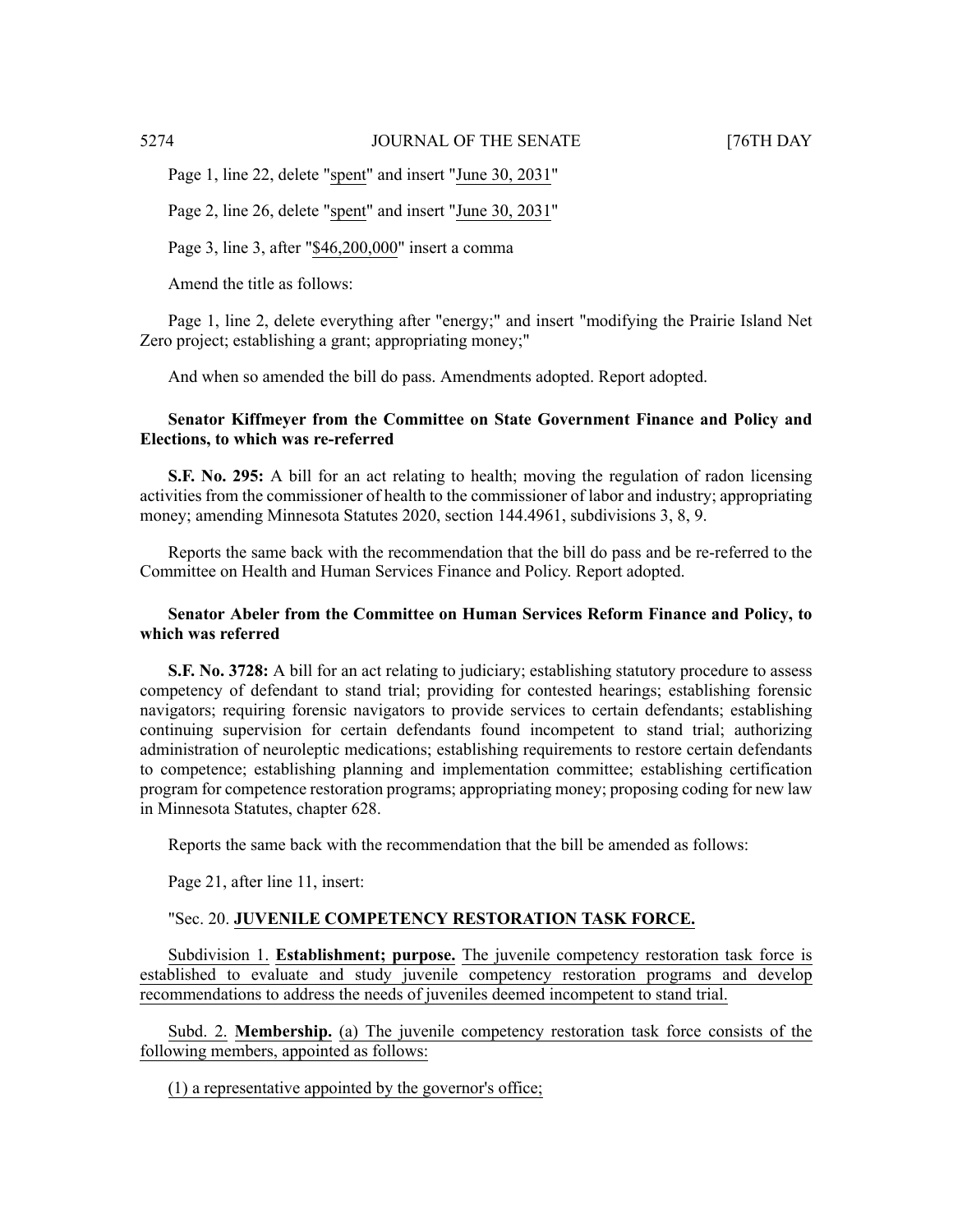(2) the commissioner of human services or designee;

(3) the commissioner of corrections or designee;

(4) a representative from direct care and treatment services with experience in competency evaluations, appointed by the commissioner of human services;

(5) a representative appointed by the designated State Protection and Advocacy system;

(6) the ombudsman for mental health and developmental disabilities;

(7) a representative appointed by the Minnesota Hospital Association;

(8) a representative appointed by the Association of Minnesota Counties;

(9) two representatives appointed by the Minnesota Association of County Social Service Administrators: one from the seven-county metropolitan area, as defined under Minnesota Statutes, section 473.121, subdivision 2; and one from outside the seven-county metropolitan area;

(10) a representative appointed by the Minnesota Board of Public Defense;

(11) two representatives appointed by the Minnesota County Attorneys Association;

(12) a representative appointed by the Minnesota Chiefs of Police Association;

(13) a representative appointed by the Minnesota Psychiatric Society;

(14) a representative appointed by the Minnesota Psychological Association;

(15) a representative appointed by the State Court Administrator;

(16) a representative appointed by the Minnesota Association of Community Mental Health Programs;

(17) a representative appointed by the Minnesota Sheriffs' Association;

(18) a representative appointed by the Minnesota Sentencing Guidelines Commission;

(19) a jail administrator appointed by the commissioner of corrections;

(20) a representative from an organization providing reentry services appointed by the commissioner of corrections;

(21) a representative from a mental health advocacy organization appointed by the commissioner of human services;

(22) a person with direct experience with competency restoration appointed by the commissioner of human services;

(23) representatives from organizations representing racial and ethnic groups overrepresented in the justice system appointed by the commissioner of corrections;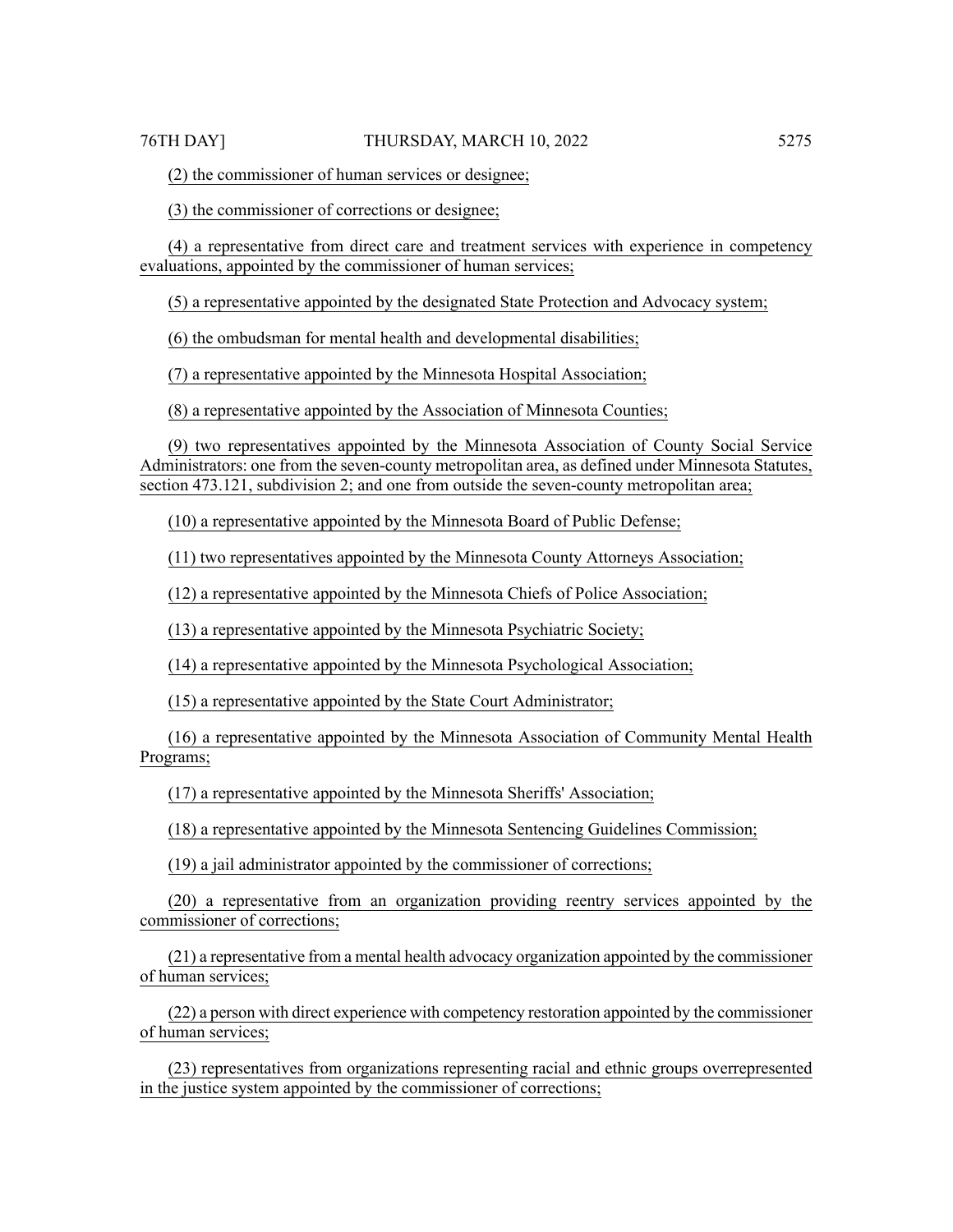(24) a crime victim appointed by the commissioner of corrections; and

(25) a pediatrician appointed by the Minnesota Academy of Pediatrics.

(b) Appointments to the task force must be made no later than July 15, 2022, and members of the task force may be compensated as provided under Minnesota Statutes, section 15.059, subdivision 3.

Subd. 3. **Duties.** The task force must:

(1) identify current services and resources available for juveniles in the criminal justice system who have been found incompetent to stand trial;

(2) analyze current trends of competency referrals by county and the impact of any diversion projects or stepping-up initiatives;

(3) analyze selected case reviews and other data to identify risk levels, service usage, housing status, and health insurance status of those individuals in the selected case reviews prior to being jailed;

(4) research how other states address juvenile competency restoration, including funding and structure of juvenile competency restoration programs and jail-based programs; and

(5) develop recommendations to address the issue of juveniles deemed incompetent to stand trial, including increasing prevention and diversion efforts, providing a timely process for reducing the amount of time individuals remain in the criminal justice system, determining how to provide and fund juvenile competency restoration services in the community, and defining the role of counties and the state in providing competency restoration to juveniles.

Subd. 4. **Officers; meetings.** (a) The commissioner of human services shall convene the first meeting of the task force no later than August 1, 2022.

(b) The task force must elect a chair and vice-chair from among its members and may elect other officers as necessary.

(c) The task force is subject to the Minnesota Open Meeting Law under Minnesota Statutes, chapter 13D.

Subd. 5. **Staff.** (a) The commissioner of human services must provide administrative support to the task force.

(b) The task force may utilize the expertise of the Council of State Governments Justice Center.

Subd. 6. **Report required.** (a) By February 1, 2023, the task force shall submit a report on its progress and findings to the chairs and ranking minority members of the legislative committees with jurisdiction over mental health and corrections.

(b) By February 1, 2024, the task force mustsubmit a written report including recommendations and proposed legislation to address the growing number of juveniles deemed incompetent to stand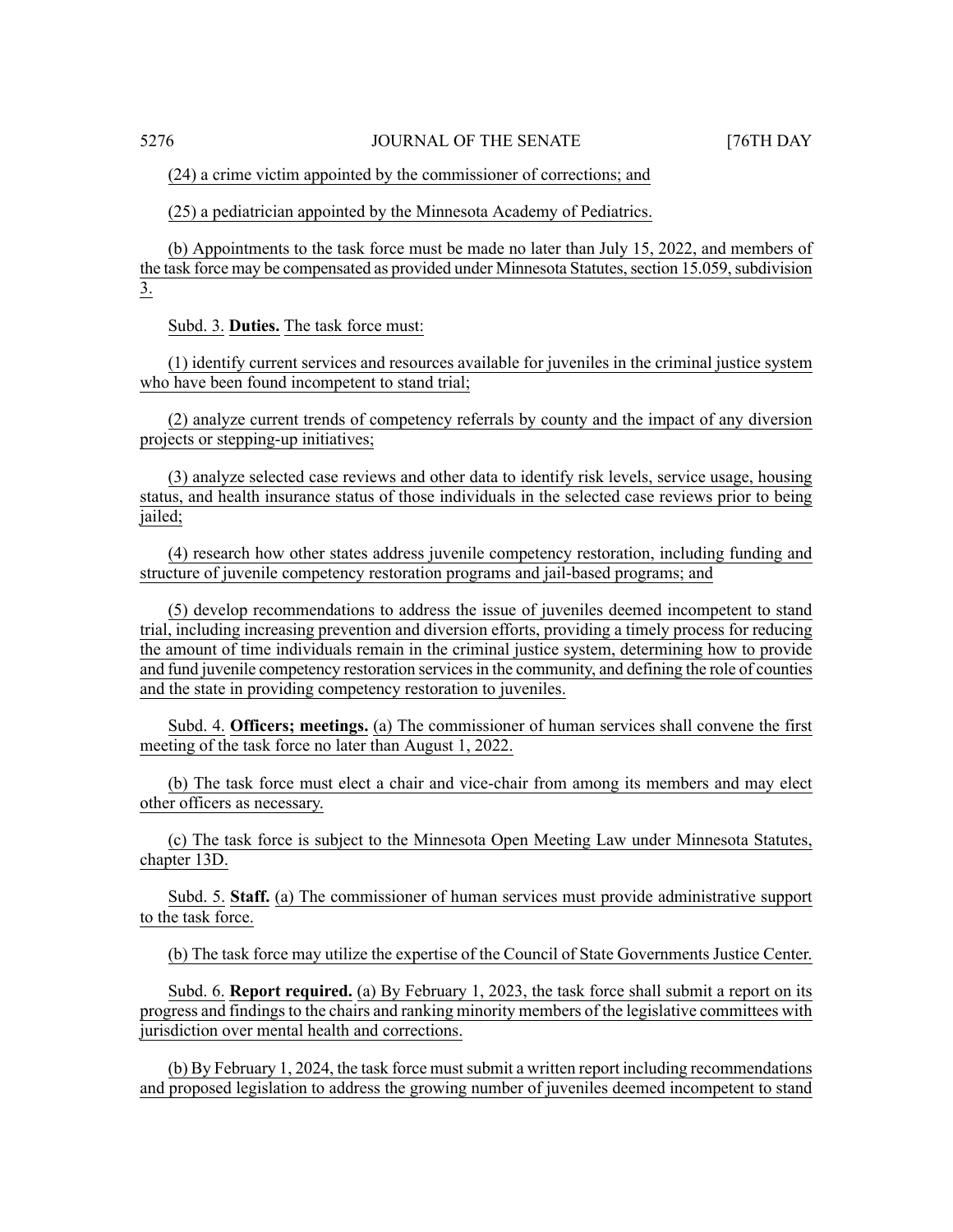trial to the chairs and ranking minority members of the legislative committees with jurisdiction over mental health and corrections.

Subd. 7. **Expiration.** The task force expires upon submission of the report in subdivision 6, paragraph (b), or February 1, 2024, whichever is later.

**EFFECTIVE DATE.** This section is effective the day following final enactment.

### Sec. 21. **CORRECTIONS; APPROPRIATION.**

\$2,000,000 in fiscal year 2023 is appropriated from the general fund to the commissioner of corrections to supervise individuals covered by this act. This is a onetime appropriation. Of this amount:

(1) \$1,420,000 is added to the Community Corrections Act subsidy under Minnesota Statutes, section 401.14;

(2) \$220,000 is added to the county probation officers reimbursement under Minnesota Statutes, section 244.19, subdivision 6; and

(3) \$360,000 is to be retained by the department for supervision by its own agents."

Renumber the sections in sequence

Amend the title as follows:

Page 1, line 9, after the first semicolon, insert "establishing a juvenile competency restoration task force;"

And when so amended the bill be re-referred to the Committee on Judiciary and Public Safety Finance and Policy without recommendation. Amendments adopted. Report adopted.

# **Senator Abeler from the Committee on Human Services Reform Finance and Policy, to which was referred**

**S.F. No. 3395:** A bill for an act relating to judiciary; establishing a statutory procedure to assess the competency of a defendant to stand trial; providing for contested hearings; establishing continuing supervision for certain defendants found incompetent to stand trial; establishing requirements to restore certain defendants to competency; providing for jail-based competency restoration programs; establishing forensic navigators; requiring forensic navigators to provide services to certain defendants; establishing dismissal plans for certain defendants found incompetent to stand trial; establishing a planning and implementation committee; appropriating money; amending Minnesota Statutes 2020, sections 253B.07, subdivision 2a; 253B.10, subdivision 1; 480.182; proposing coding for new law in Minnesota Statutes, chapter 611.

Reports the same back with the recommendation that the bill be re-referred to the Committee on Judiciary and Public Safety Finance and Policy without recommendation. Report adopted.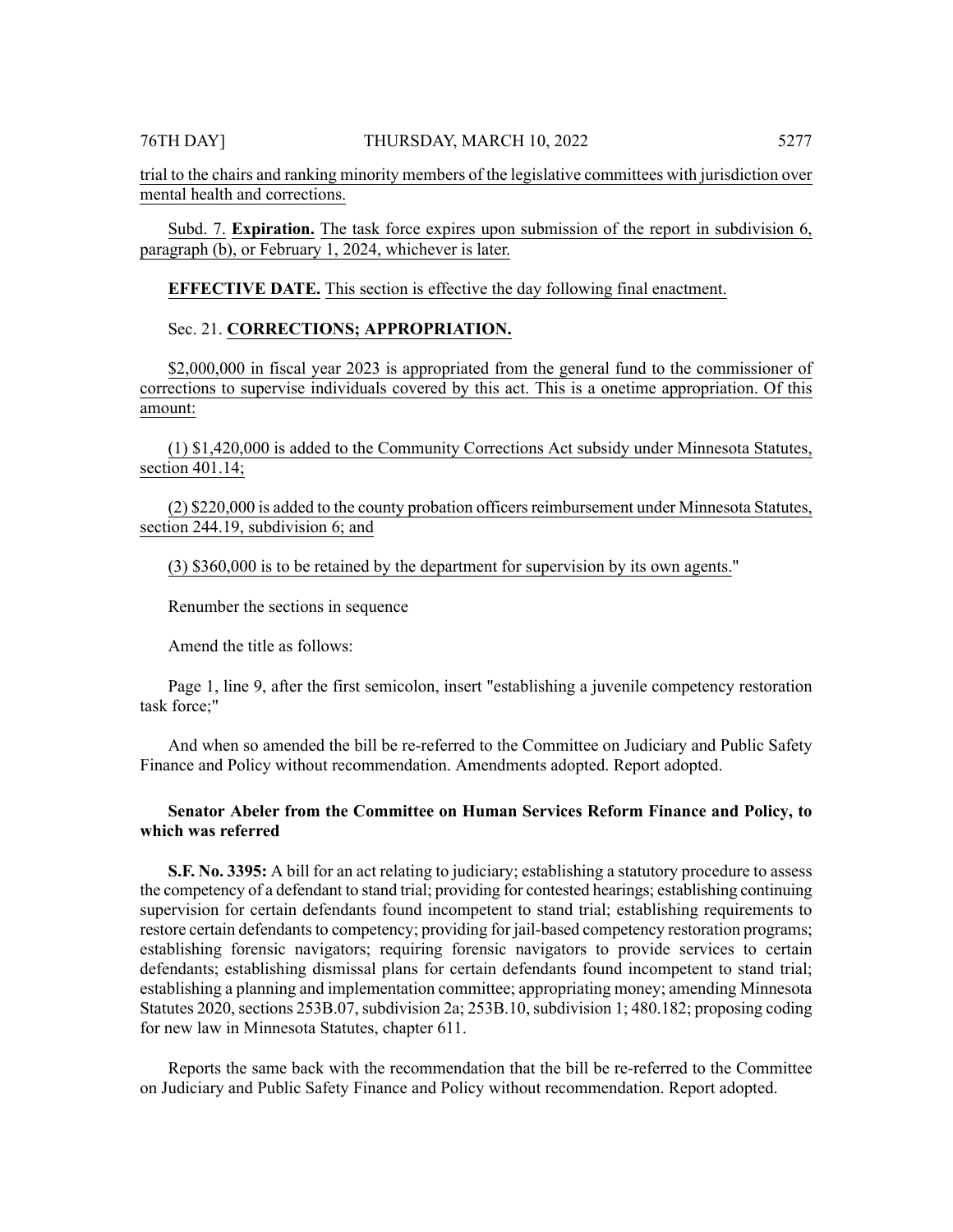#### **Senator Rosen from the Committee on Finance, to which was re-referred**

**S.F. No. 3372:** A bill for an act relating to higher education; appropriating money for amyotrophic lateral sclerosis research; requiring a report.

Reports the same back with the recommendation that the bill be amended as follows:

Page 1, after line 4, insert:

# "Section 1. **[256.9755] CAREGIVER SUPPORT PROGRAMS.**

Subdivision 1. **Program goals.** It is a goal of all area agencies on aging and caregiver support programs to support family caregivers of persons with amyotrophic lateral sclerosis (ALS) who are living in the community by:

(1) promoting caregiver support programs that serve Minnesotans in their homes and communities;

(2) providing, within the limits of available funds, the caregiver support services that enable the family caregiver to access caregiver support programs in the most cost-effective and efficient manner; and

(3) providing information, education, and training to respite caregivers and volunteers about caring for, managing, and coping with care for a person with ALS.

Subd. 2. **Authority.** The Minnesota Board on Aging shall allocate to area agencies on aging the state funds which are received under this section for the caregiver support program in a manner consistent with federal requirements. The board shall give priority to those areas where there is a high need of respite services as evidenced by the data provided by the board.

Subd. 3. **Caregiver support services.** Funds allocated under this section to an area agency on aging for caregiver support services must be used in a manner consistent with the National Family Caregiver Support Program to reach family caregivers of persons with ALS, except that such funds may be used to provide services benefiting people under the age of 60 and their caregivers. The funds must be used to provide social, nonmedical, community-based services and activities that provide respite for caregivers and social interaction for participants.

Subd. 4. **Report.** By January 15, 2025, and every other January 15 thereafter, the Minnesota Board on Aging shall submit a progress report about the caregiver support grants in this section to the chairs and ranking minority members of the legislative committees and divisions with jurisdiction over human services. The progress report must include metrics of the use of the grant program."

Page 1, line 5, after "APPROPRIATION" insert "; ALS RESEARCH"

Page 1, line 9, after "including" insert "identifying clinical and translational research and innovations, developing outcomes and objectives with the goal of bettering the lives of individuals with ALS and finding a cure for the disease, and"

Page 1, line 10, delete "\$150,000 per fiscal year, beginning in"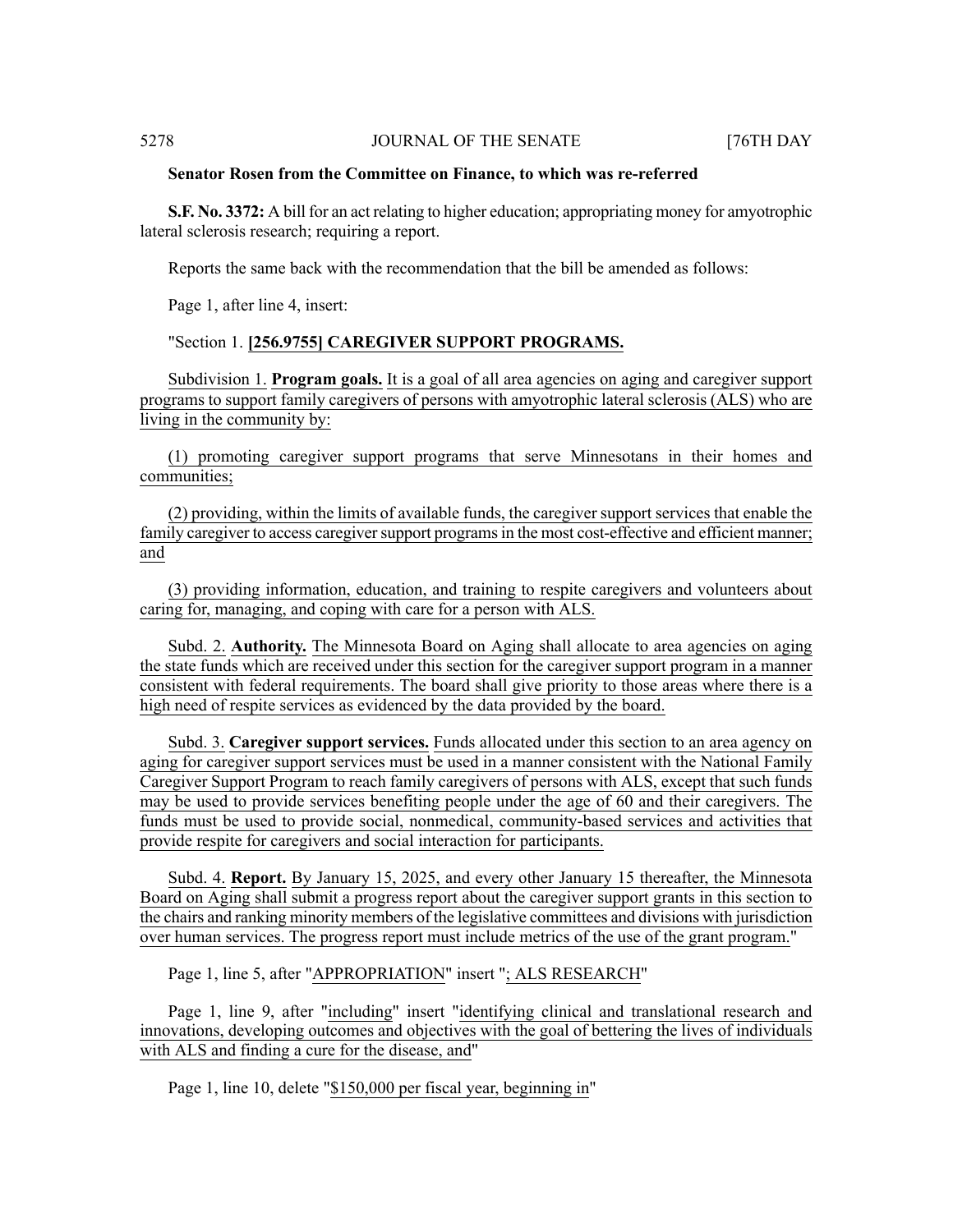Page 1, line 11, delete "fiscal year 2023 to fiscal year 2026," and insert "\$400,000"

Page 1, line 19, after the period, insert "Applicants may coordinate research endeavors and submit a joint application. When reviewing the proposals, the commissioner shall make an effort to avoid approving a grant for an applicant whose research is duplicative of an existing grantee's research."

Page 2, line 2, after the period, insert "The report must also include relevant findings, results, and outcomes of the grant program, and any other information for which the commissioner deems significant or useful."

Page 2, line 4, delete "July 1" and insert "June 30"

Page 2, after line 4, insert:

#### "Sec. 3. **APPROPRIATION; CAREGIVER SUPPORT PROGRAMS.**

\$5,000,000 in fiscal year 2023 is appropriated from the general fund to the commissioner of human services for the Minnesota Board on Aging for the purposes of caregiver support programs under Minnesota Statutes, section 256.9755. Programs receiving funding under this section must include an ALS-specific respite service in their caregiver support program. This is a onetime appropriation and is available until June 30, 2026."

Renumber the sections in sequences

Amend the title as follows:

Page 1, line 3, after "research" insert "and caregiver support programs"

Amend the title numbers accordingly

And when so amended the bill do pass. Amendments adopted. Report adopted.

# **SECOND READING OF SENATE BILLS**

S.F. Nos. 3063, 3472, 3003, and 3372 were read the second time.

### **INTRODUCTION AND FIRST READING OF SENATE BILLS**

The following bills were read the first time.

#### **Senator Murphy introduced--**

**S.F. No. 3886:** A bill for an act relating to capital investment; appropriating money for an Ethiopian Community Center.

Referred to the Committee on Jobs and Economic Growth Finance and Policy.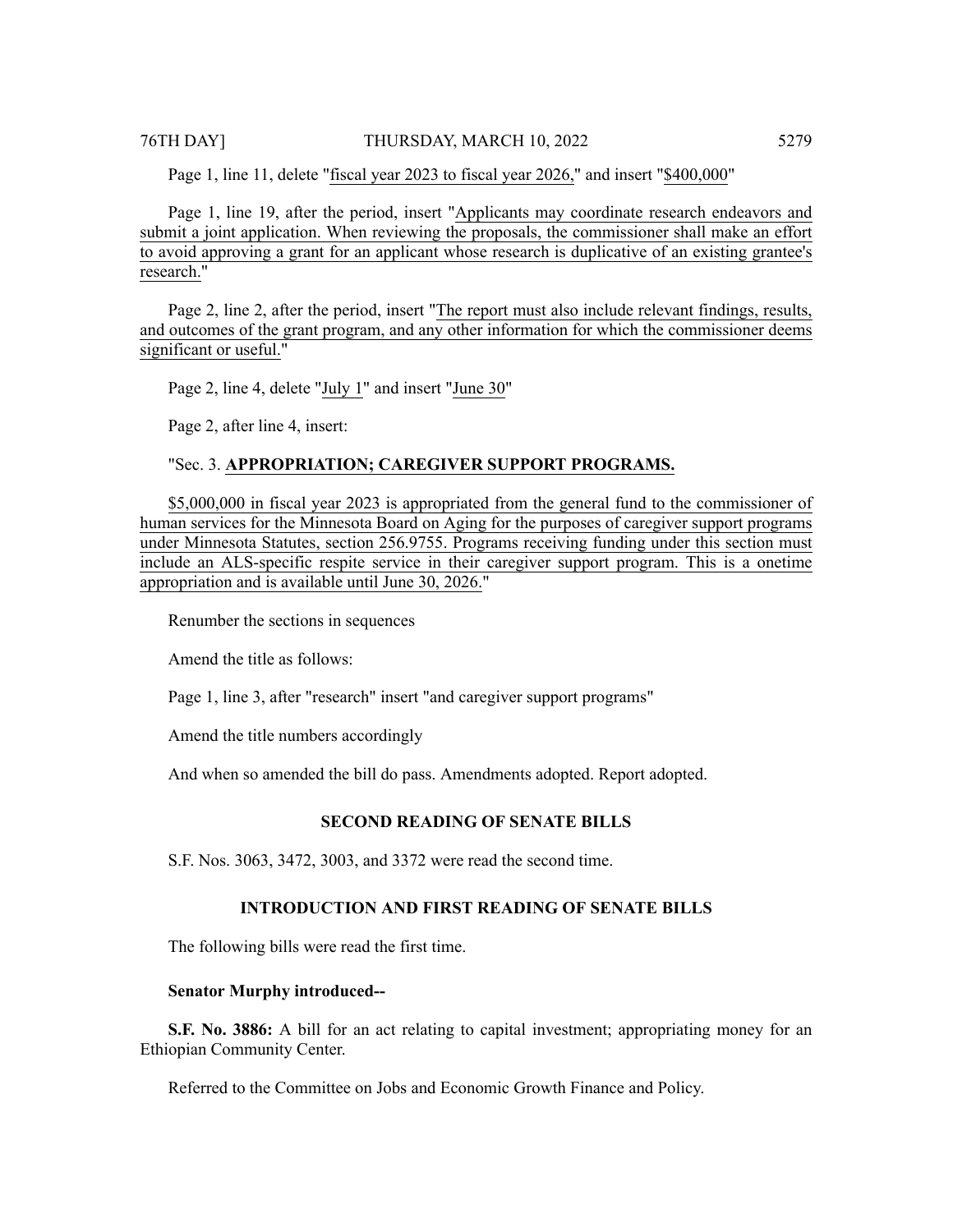#### **Senator Bigham introduced--**

**S.F. No. 3887:** A bill for an act relating to transportation; appropriating money for improvements and reconstruction of 10th Street, 9th Street, 2nd Avenue, and 3rd Avenue in the city of Newport.

Referred to the Committee on Transportation Finance and Policy.

#### **Senator Bigham introduced--**

**S.F. No. 3888:** A bill for an act relating to transportation; appropriating money for improvements and reconstruction of 2nd Avenue, 3rd Avenue, and 17th Street in the city of Newport.

Referred to the Committee on Transportation Finance and Policy.

#### **Senators Westrom, Anderson, Mathews, Eichorn, and Ingebrigtsen introduced--**

**S.F. No. 3889:** A bill for an act relating to health care; authorizing pharmacists to prescribe, dispense, and administer ivermectin and hydroxychloroquine for preexposure prophylaxis use, postexposure prophylaxis use, or for the treatment of COVID-19; amending Minnesota Statutes 2020, sections 151.01, subdivision 27; 151.37, by adding a subdivision.

Referred to the Committee on Health and Human Services Finance and Policy.

#### **Senator Bigham introduced--**

**S.F. No. 3890:** A bill for an act relating to transportation; appropriating money for improvements and reconstruction of 2nd Avenue, 3rd Avenue, and 12th Street in the city of Newport.

Referred to the Committee on Transportation Finance and Policy.

#### **Senator Bigham introduced--**

**S.F. No. 3891:** A bill for an act relating to capital investment; appropriating money for improvements and reconstruction of 10th Street, 9th Street, 2nd Avenue, and 3rd Avenue in the city of Newport; authorizing the sale and issuance of state bonds.

Referred to the Committee on Capital Investment.

#### **Senator Bigham introduced--**

**S.F. No. 3892:** A bill for an act relating to capital investment; appropriating money for improvements and reconstruction of 2nd Avenue, 3rd Avenue, and 17th Street in the city of Newport; authorizing the sale and issuance of state bonds.

Referred to the Committee on Capital Investment.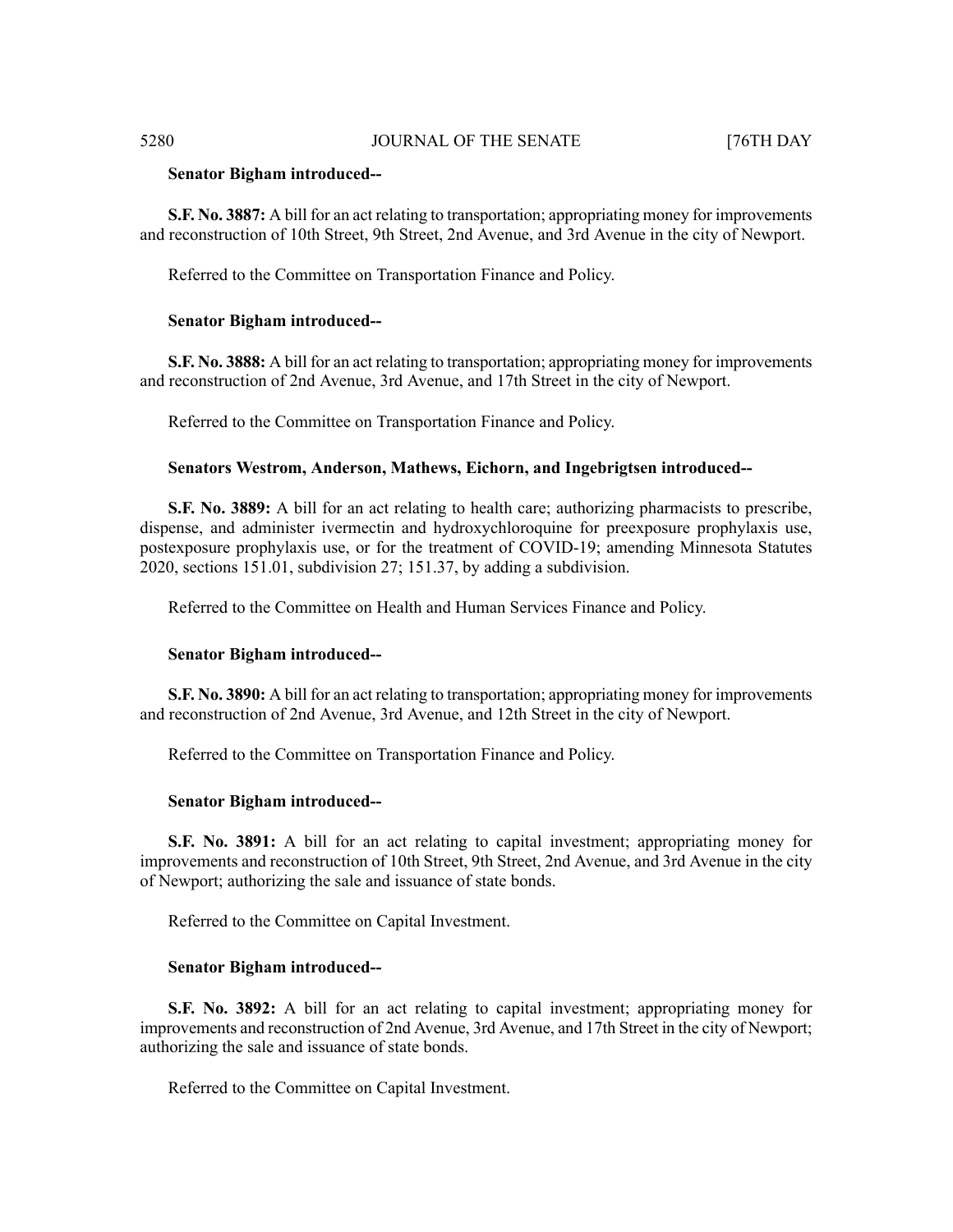#### **Senators Ingebrigtsen and Gazelka introduced--**

**S.F. No. 3893:** A bill for an act relating to public safety; requiring persons subject to stays of adjudication in criminal sexual conduct cases to register as predatory offenders; amending Minnesota Statutes 2021 Supplement, section 243.166, subdivision 1b.

Referred to the Committee on Judiciary and Public Safety Finance and Policy.

#### **Senators Ingebrigtsen and Gazelka introduced--**

**S.F. No. 3894:** A bill for an act relating to public safety; increasing penalties for creating, distributing, and possessing sexually explicit materials involving children; amending Minnesota Statutes 2020, section 617.247, subdivision 2, by adding a subdivision; Minnesota Statutes 2021 Supplement, sections 617.246, subdivisions 2, 4; 617.247, subdivisions 3, 4.

Referred to the Committee on Judiciary and Public Safety Finance and Policy.

#### **Senator Bigham introduced--**

**S.F. No. 3895:** A bill for an act relating to capital investment; appropriating money for improvements and reconstruction of 2nd Avenue, 3rd Avenue, and 12th Street in the city of Newport; authorizing the sale and issuance of state bonds.

Referred to the Committee on Capital Investment.

#### **Senator Bigham introduced--**

**S.F. No. 3896:** A bill for an act relating to state government; modifying qualifications to serve as gambling managers for veterans service organizations; amending Minnesota Statutes 2020, sections 349.12, subdivision 19, by adding a subdivision; 349.167, subdivision 2.

Referred to the Committee on State Government Finance and Policy and Elections.

# **Senators Draheim and Dziedzic introduced--**

**S.F. No. 3897:** A bill for an act relating to housing; establishing a first-generation homebuyers down payment assistance fund under the administration of a central community development financial institution; requiring a report; appropriating money.

Referred to the Committee on Housing Finance and Policy.

# **Senators Weber, Nelson, Dahms, Bakk, and Rosen introduced--**

**S.F. No. 3898:** A bill for an act relating to taxation; property; modifying definition of attachments and appurtenances of cooperative utility distribution lines; amending Minnesota Statutes 2020, section 273.41.

Referred to the Committee on Taxes.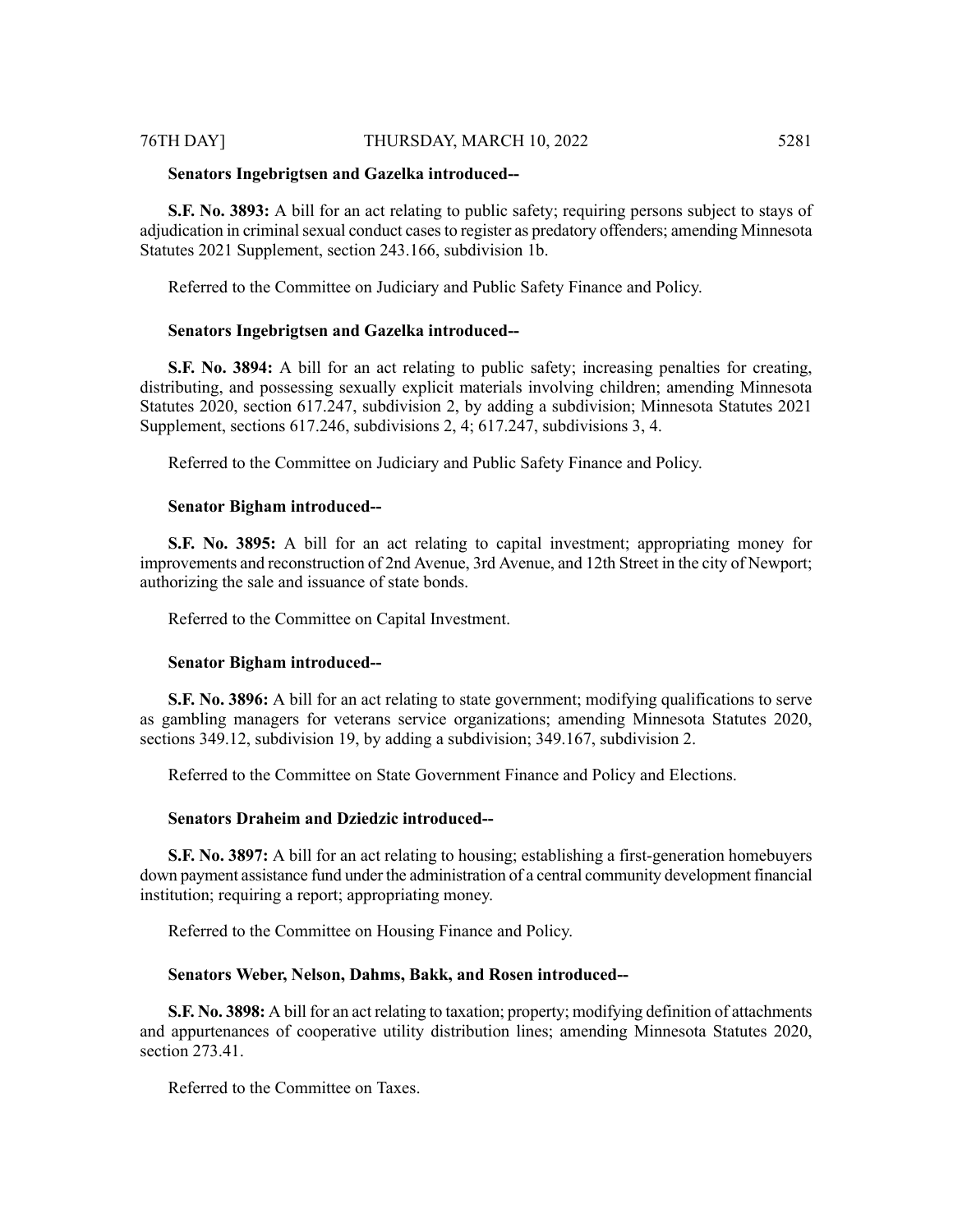#### **Senators Eichorn, Hoffman, Clausen, Newton, and Duckworth introduced--**

**S.F. No. 3899:** A bill for an act relating to state lands; modifying duties and powers of the school trust lands director; amending Minnesota Statutes 2020, section 127A.353, subdivision 2; Minnesota Statutes 2021 Supplement, section 127A.353, subdivision 4.

Referred to the Committee on Mining and Forestry Policy.

### **Senator Limmer introduced--**

**S.F. No. 3900:** A bill for an act relating to transportation; appropriating money for the interchange project at marked Trunk Highway 610 and marked Interstate Highway 94 in Maple Grove.

Referred to the Committee on Transportation Finance and Policy.

#### **Senator Howe introduced--**

**S.F. No. 3901:** A bill for an act relating to energy; prohibiting cost recovery for motor vehicle incentive programs; establishing that motor vehicle incentive programs are not an efficient fuel-switching improvement for consumer-owned utilities; amending Minnesota Statutes 2020, section 216B.16, by adding a subdivision; Minnesota Statutes 2021 Supplement, section 216B.2403, subdivision 8.

Referred to the Committee on Energy and Utilities Finance and Policy.

### **Senator Tomassoni introduced--**

**S.F. No. 3902:** A bill for an act relating to natural resources; requiring stop logs be added to the outlet dam on the Sturgeon River.

Referred to the Committee on Environment and Natural Resources Policy and Legacy Finance.

#### **Senator Wiklund introduced--**

**S.F. No. 3903:** A bill for an act relating to human services; establishing direct support professionals child care relief grants; appropriating money.

Referred to the Committee on Human Services Reform Finance and Policy.

# **Senator Wiklund introduced--**

**S.F. No. 3904:** A bill for an act relating to health; establishing a program to distribute antigen tests and KN95 respirators and similar respirators; appropriating money.

Referred to the Committee on Health and Human Services Finance and Policy.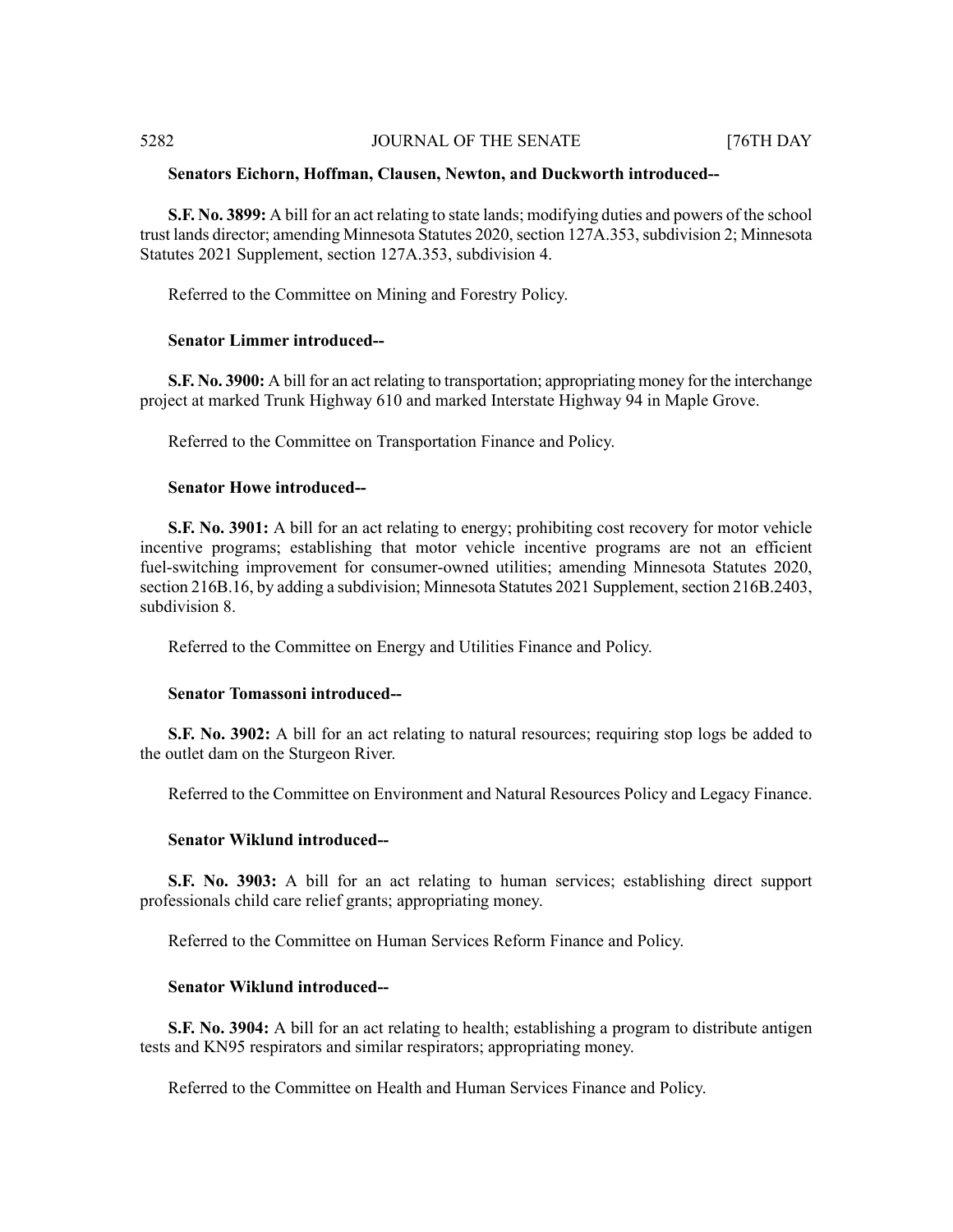# **Senator Wiklund introduced--**

**S.F. No. 3905:** A bill for an act relating to human services; specifying procedures for the disenrollment of medical assistance and MinnesotaCare enrollees; providing 12-month continuous medical assistance eligibility for certain eligibility categories; amending Minnesota Statutes 2020, sections 256B.04, by adding a subdivision; 256B.056, subdivision 7.

Referred to the Committee on Health and Human Services Finance and Policy.

#### **Senator Rest introduced--**

**S.F. No. 3906:** A bill for an act relating to taxation; individual income; increasing the maximum subtraction for Social Security benefits, allowing a subtraction for certain pension benefits; amending Minnesota Statutes 2020, section 290.0132, subdivision 26.

Referred to the Committee on Taxes.

#### **Senator Wiklund introduced--**

**S.F. No. 3907:** A bill for an act relating to human services; establishing transitional cost-sharing reduction, premium subsidy, small employer public option, and transitional health care credit; expanding eligibility for MinnesotaCare; modifying premium scale; requiring recommendations for alternative delivery and payment system; amending Minnesota Statutes 2020, sections 62V.05, by adding a subdivision; 256L.04, subdivisions 1c, 7a, 10, by adding a subdivision; 290.06, by adding a subdivision; Minnesota Statutes 2021 Supplement, sections 256L.07, subdivision 1; 256L.15, subdivision 2; proposing coding for new law in Minnesota Statutes, chapter 62V.

Referred to the Committee on Health and Human Services Finance and Policy.

#### **Senator Wiklund introduced--**

**S.F. No. 3908:** A bill for an act relating to child care assistance; modifying child care assistance eligibility and co-payment requirements; amending Minnesota Statutes 2020, sections 119B.09, subdivision 1; 119B.12, subdivision 1.

Referred to the Committee on Human Services Reform Finance and Policy.

#### **Senator Wiklund introduced--**

**S.F. No. 3909:** A bill for an act relating to human services; amending human services licensing provisions; amending Minnesota Statutes 2020, sections 245A.07, subdivisions 2a, 3; 245F.15, subdivision 1; 245F.16, subdivision 1; 245G.01, subdivisions 4, 17; 245G.06, subdivision 3, by adding subdivisions; 245G.08, subdivision 5; 245G.09, subdivision 3; 245G.11, subdivisions 1, 10; 245G.13, subdivision 1; 245G.20; 245G.22, subdivision 7; repealing Minnesota Statutes 2020, sections 245F.15, subdivision 2; 245G.11, subdivision 2; Minnesota Rules, parts 2960.0460, subpart 2; 9530.6565, subpart 2.

Referred to the Committee on Human Services Licensing Policy.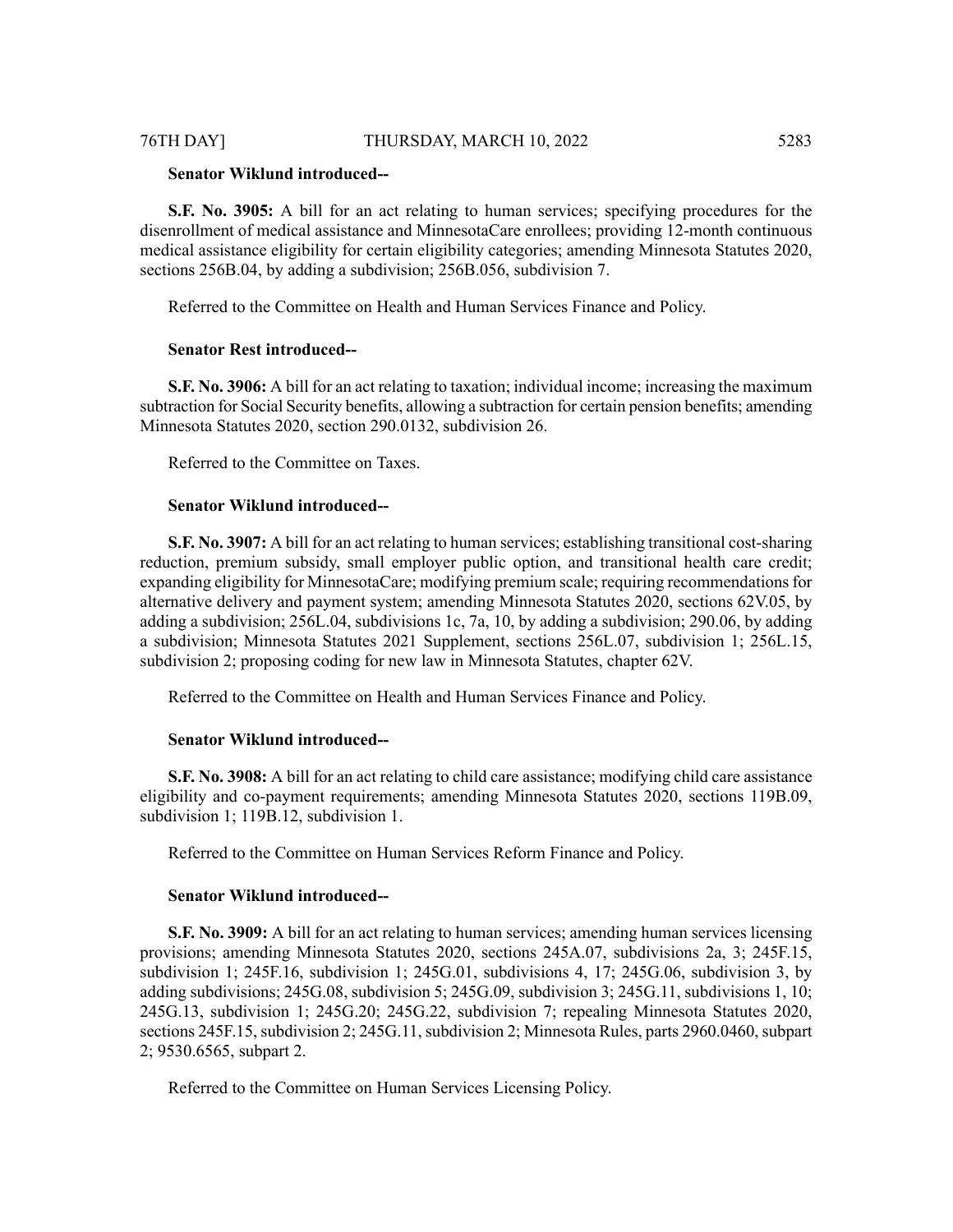# **Senators Wiklund and Klein introduced--**

**S.F. No. 3910:** A bill for an act relating to human services; providing separate medical assistance reimbursement for long-acting reversible contraceptives; amending Minnesota Statutes 2020, section 256.969, by adding a subdivision.

Referred to the Committee on Health and Human Services Finance and Policy.

# **Senator Rest introduced--**

**S.F. No. 3911:** A bill for an act relating to taxes; reducing school property taxes; increasing the equalizing factor for local optional revenue; amending Minnesota Statutes 2021 Supplement, section 126C.10, subdivision 2e.

Referred to the Committee on Education Finance and Policy.

## **Senator Rest introduced--**

**S.F. No. 3912:** A bill for an act relating to taxation; individual income; expanding the subtraction for Social Security benefits; amending Minnesota Statutes 2020, section 290.0132, subdivision 26.

Referred to the Committee on Taxes.

#### **Senator Rest introduced--**

**S.F. No. 3913:** A bill for an act relating to taxation; establishing an aid program for soil and water conservation districts; appropriating money; proposing coding for new law in Minnesota Statutes, chapter 477A.

Referred to the Committee on Taxes.

# **Senator Pappas introduced--**

**S.F. No. 3914:** A bill for an act relating to capital investment; appropriating money for a grant to Walker West Music Academy to acquire and improve property to support youth music education.

Referred to the Committee on Jobs and Economic Growth Finance and Policy.

#### **Senator Pappas introduced--**

**S.F. No. 3915:** A bill for an act relating to capital investment; appropriating money for Open Arms of Minnesota.

Referred to the Committee on Jobs and Economic Growth Finance and Policy.

#### **Senator Pappas introduced--**

**S.F. No. 3916:** A bill for an act relating to education finance; appropriating money for the Grow Your Own grant program; appropriating money for the collaborative urban and greater Minnesota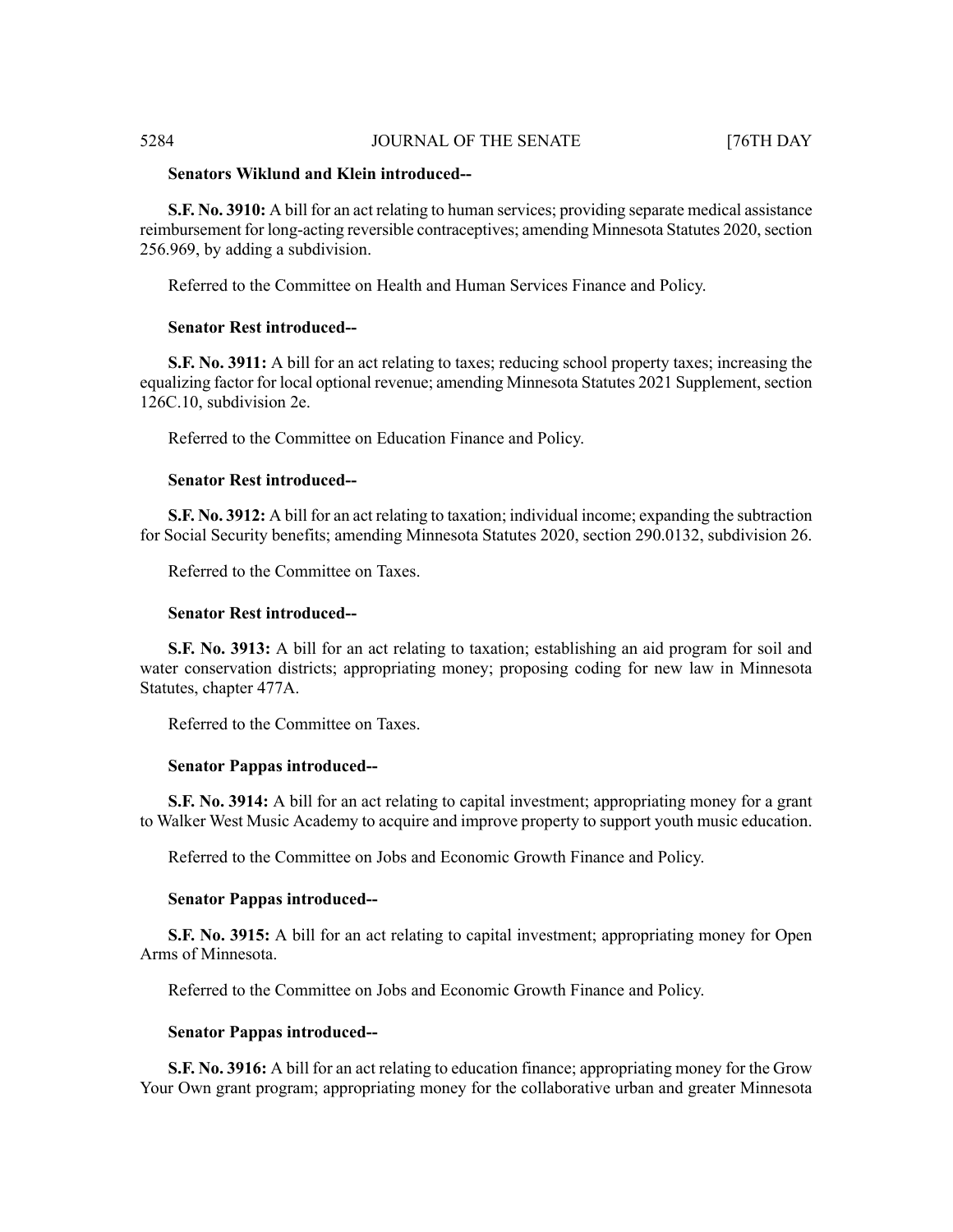# 76TH DAY] THURSDAY, MARCH 10, 2022 5285

educators of color grant program; amending Laws 2021, First Special Session chapter 13, article 3, sections 7, subdivision 4; 8, subdivision 2.

Referred to the Committee on Education Finance and Policy.

### **Senator Pappas introduced--**

**S.F. No. 3917:** A bill for an act relating to public safety; establishing standards for peace officer physical strength and agility examinations administered to applicants; providing for reimbursement of peace officer applicant screening exams; providing for rulemaking; appropriating money; amending Minnesota Statutes 2020, section 626.843, by adding a subdivision.

Referred to the Committee on Judiciary and Public Safety Finance and Policy.

#### **Senator Coleman introduced--**

**S.F. No. 3918:** A bill for an act relating to transportation; appropriating money to expand marked Trunk Highway 5 in Carver County; authorizing the sale and issuance of state bonds.

Referred to the Committee on Transportation Finance and Policy.

# **Senator Coleman introduced--**

**S.F. No. 3919:** A bill for an act relating to transportation; appropriating money for marked Trunk Highway 5 improvements in Carver County.

Referred to the Committee on Transportation Finance and Policy.

#### **Senator Mathews introduced--**

**S.F. No. 3920:** A bill for an act relating to business organizations; governing fraudulent business filings; amending Minnesota Statutes 2020, sections 336.9-510; 336.9-516; proposing coding for new law in Minnesota Statutes, chapter 336.

Referred to the Committee on Civil Law and Data Practices Policy.

#### **Senator Kunesh introduced--**

**S.F. No. 3921:** A bill for an act relating to transportation; appropriating money for the F Line bus rapid transit project.

Referred to the Committee on Transportation Finance and Policy.

#### **Senator Senjem introduced--**

**S.F. No. 3922:** A bill for an act relating to economic development; appropriating money for a grant to GiveMN.

Referred to the Committee on Jobs and Economic Growth Finance and Policy.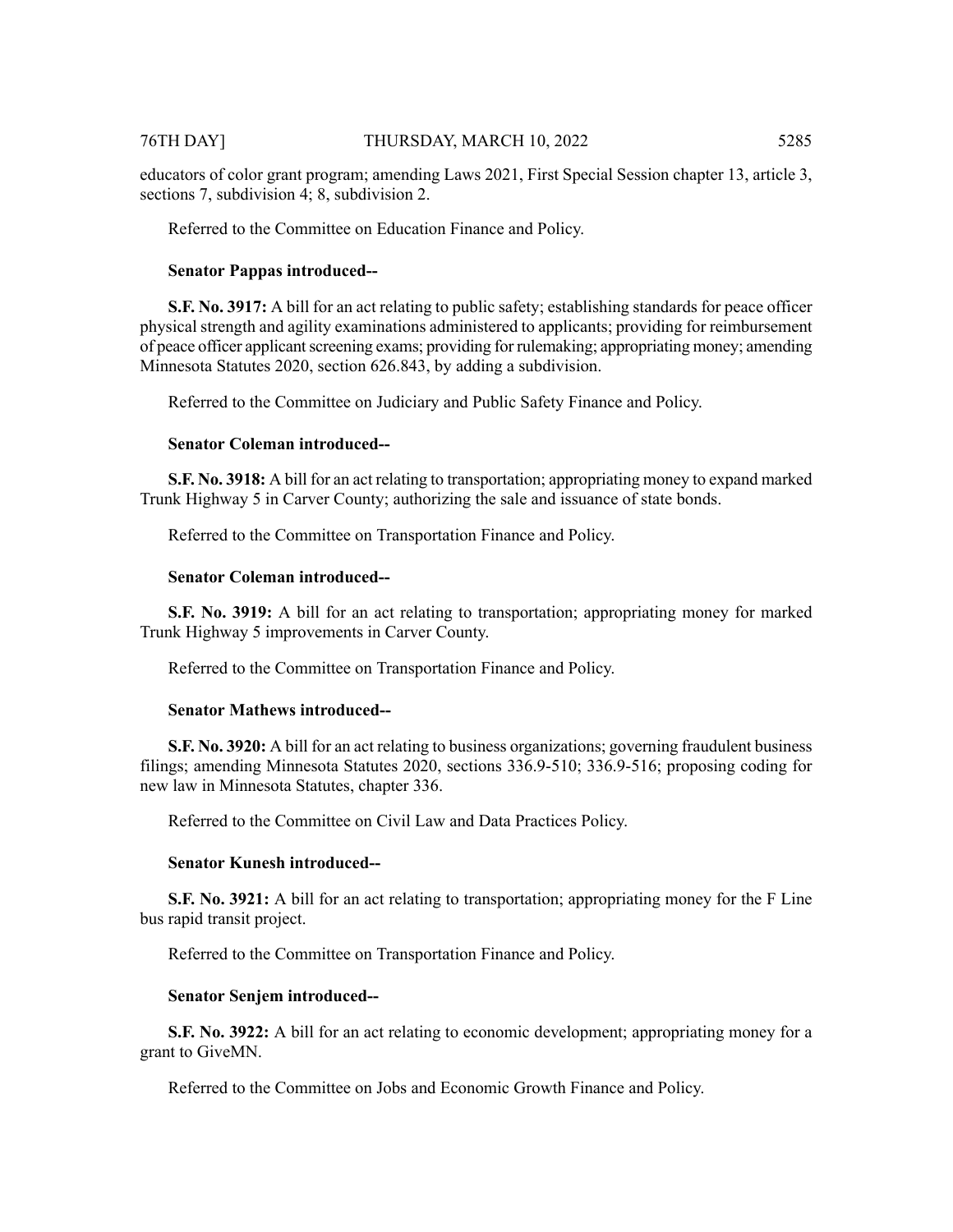### **Senator Putnam introduced--**

**S.F. No. 3923:** A bill for an act relating to economic development; unemployment insurance; repaying unemployment insurance trust fund loans; replenishing the unemployment insurance trust fund; freezing the base tax rate for employers; eliminating the additional assessment for calendar years 2022 and 2023; establishing a zero percent special assessment rate for calendar year 2022; eliminating a revenue replacement transfer; authorizing paymentsfor frontline workers whose work put them at risk of contracting COVID-19 during peacetime emergency; classifying data; requiring a report; appropriating money; repealing Laws 2021, First Special Session chapter 12, article 5, section 3.

Referred to the Committee on Jobs and Economic Growth Finance and Policy.

# **Senators Westrom, Abeler, Hoffman, Jasinski, and Dornink introduced--**

**S.F. No. 3924:** A bill for an act relating to motor vehicles; establishing a restricted disabled relative license; proposing coding for new law in Minnesota Statutes, chapter 171.

Referred to the Committee on Transportation Finance and Policy.

#### **Senators Benson, Mathews, and Koran introduced--**

**S.F. No. 3925:** A bill for an act proposing an amendment to the Minnesota Constitution, article I, section 10; providing that the right of citizens to be secure from unreasonable searches and seizures includes protection against unreasonable searches and seizures of electronic communications and data.

Referred to the Committee on Judiciary and Public Safety Finance and Policy.

### **Senator Kunesh introduced--**

**S.F. No. 3926:** A bill for an act relating to motor vehicles; establishing Minnesota missing and murdered Indigenous relatives special license plates; appropriating money; proposing coding for new law in Minnesota Statutes, chapter 168.

Referred to the Committee on Transportation Finance and Policy.

### **Senator Kunesh introduced--**

**S.F. No. 3927:** A bill for an act relating to capital investment; appropriating money for an inclusive and accessible playground in the city of Fridley; authorizing the sale and issuance of state bonds.

Referred to the Committee on Capital Investment.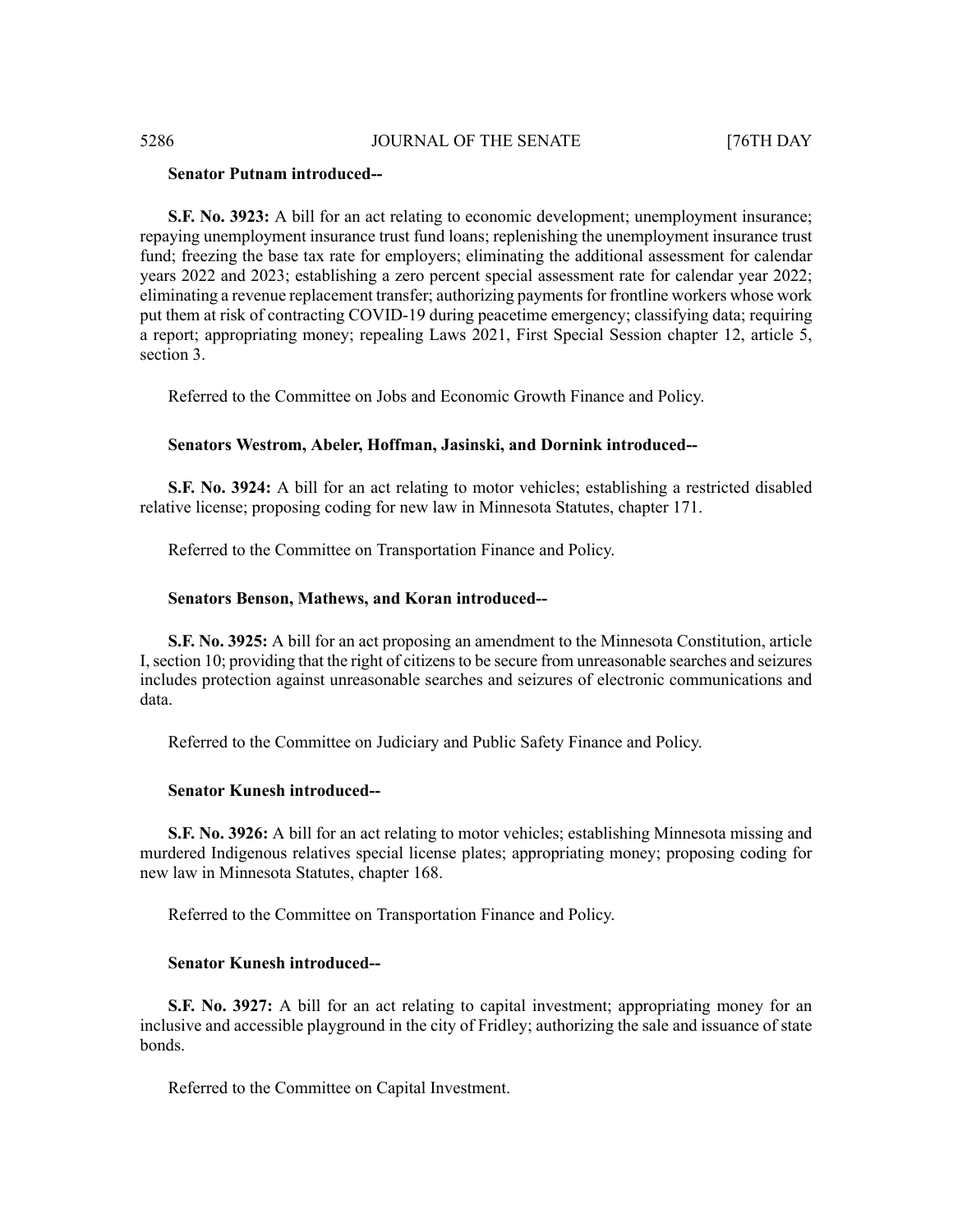#### **Senators Housley, Senjem, López Franzen, Dziedzic, and Coleman introduced--**

**S.F. No. 3928:** A bill for an act relating to state government; requiring divestment from certain investments relating to Russia; terminating contracts with Russian entities; requiring a report; proposing coding for new law in Minnesota Statutes, chapters 11A; 16C.

Referred to the Committee on State Government Finance and Policy and Elections.

#### **Senators Port, Putnam, Murphy, Fateh, and McEwen introduced--**

**S.F. No. 3929:** A bill for an act relating to higher education; prohibiting the consideration of SAT and ACT test scores; amending Minnesota Statutes 2020, section 136F.302, subdivision 1; proposing coding for new law in Minnesota Statutes, chapters 135A; 136A.

Referred to the Committee on Higher Education Finance and Policy.

#### **Senator Eken introduced--**

**S.F. No. 3930:** A bill for an act relating to taxation; providing grants to counties for education, jobs, and workforce development; establishing Community Career Workforce Academies; requiring a report; appropriating money.

Referred to the Committee on Jobs and Economic Growth Finance and Policy.

# **Senator Housley introduced--**

**S.F. No. 3931:** A bill for an act relating to retirement; Teachers Retirement Association and St. Paul Teachers Retirement Fund Association; reinstating the rule of 90; amending Minnesota Statutes 2020, section 354.44, subdivision 6; Minnesota Statutes 2021 Supplement, section 354A.31, subdivision 7.

Referred to the Committee on State Government Finance and Policy and Elections.

#### **Senator Housley introduced--**

**S.F. No. 3932:** A bill for an act relating to capital investment; appropriating money for an Innovation Center in St. Paul.

Referred to the Committee on Jobs and Economic Growth Finance and Policy.

# **MOTIONS AND RESOLUTIONS**

Senator Putnam moved that the name of Senator Murphy be added as a co-author to S.F. No. 1598. The motion prevailed.

Senator Duckworth moved that the name of Senator Newton be added as a co-author to S.F. No. 1902. The motion prevailed.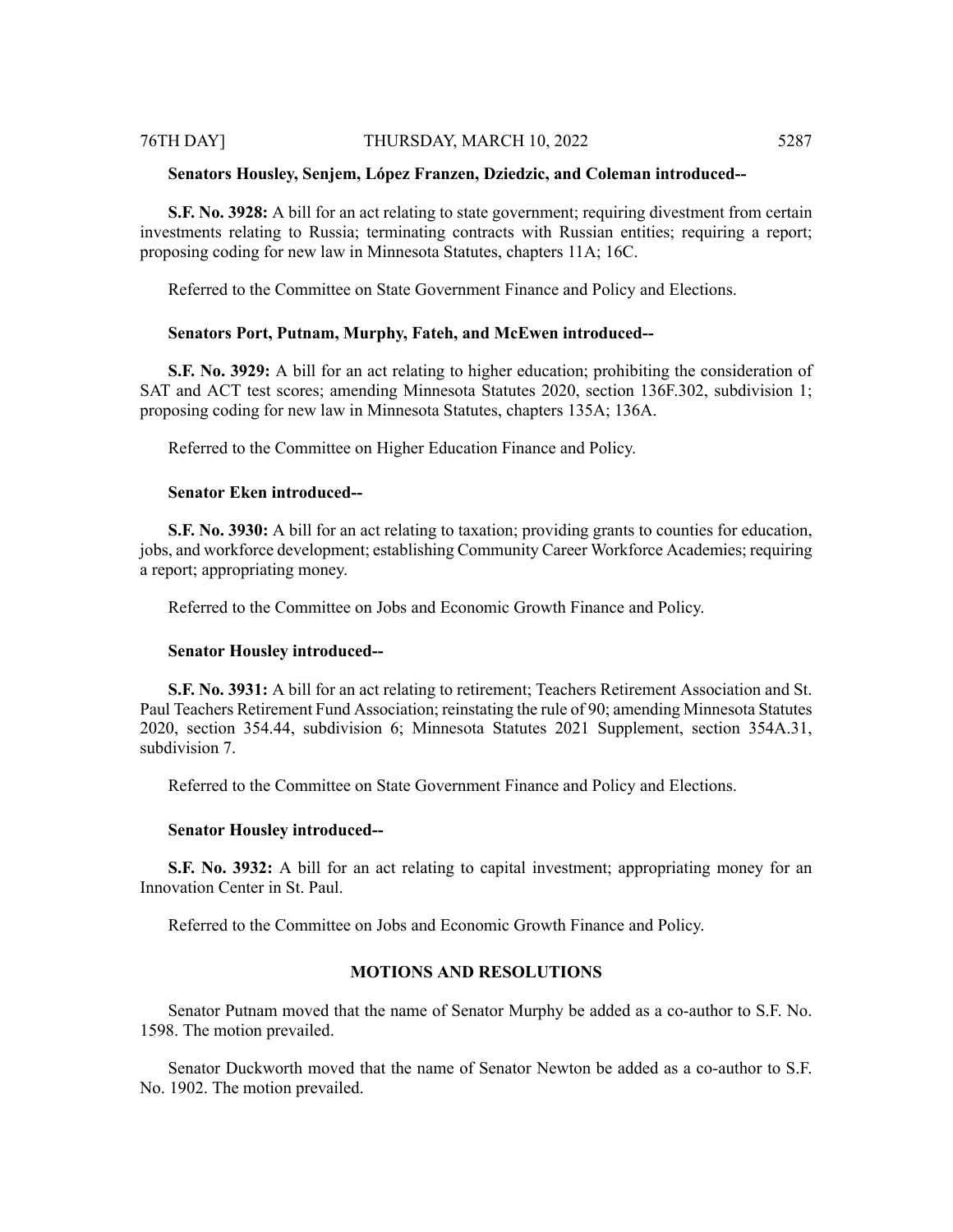Senator Champion moved that the name of Senator Hawj be added as a co-author to S.F. No. 2081. The motion prevailed.

Senator Isaacson moved that his name be stricken as chief author, shown as a co-author, and the name of Senator Duckworth be added as chief author to S.F. No. 2291. The motion prevailed.

Senator Jasinski moved that the name of Senator Murphy be added as a co-author to S.F. No. 2337. The motion prevailed.

Senator Housley moved that the name of Senator Eken be added as a co-author to S.F. No. 2400. The motion prevailed.

Senator Dibble moved that the name of Senator Ruud be added as a co-author to S.F. No. 2502. The motion prevailed.

Senator Dziedzic moved that the name of Senator Champion be added as a co-author to S.F. No. 2505. The motion prevailed.

Senator Klein moved that the name of Senator Putnam be added as a co-author to S.F. No. 2695. The motion prevailed.

Senator Abeler moved that the name of Senator Eken be added as a co-author to S.F. No. 2771. The motion prevailed.

Senator Draheim moved that the name of Senator Pappas be added as a co-author to S.F. No. 2779. The motion prevailed.

Senator Housley moved that the name of Senator Koran be added as a co-author to S.F. No. 2862. The motion prevailed.

Senator Housley moved that the name of Senator Putnam be added as a co-author to S.F. No. 3097. The motion prevailed.

Senator Benson moved that the name of Senator Bigham be added as a co-author to S.F. No. 3136. The motion prevailed.

Senator Bigham moved that the name of Senator Isaacson be added as a co-author to S.F. No. 3173. The motion prevailed.

Senator Champion moved that the name of Senator Hawj be added as a co-author to S.F. No. 3198. The motion prevailed.

Senator Coleman moved that the name of Senator Bigham be added as a co-author to S.F. No. 3230. The motion prevailed.

Senator Dziedzic moved that the name of Senator Ruud be added as a co-author to S.F. No. 3255. The motion prevailed.

Senator Draheim moved that the name of Senator Isaacson be added as a co-author to S.F. No. 3257. The motion prevailed.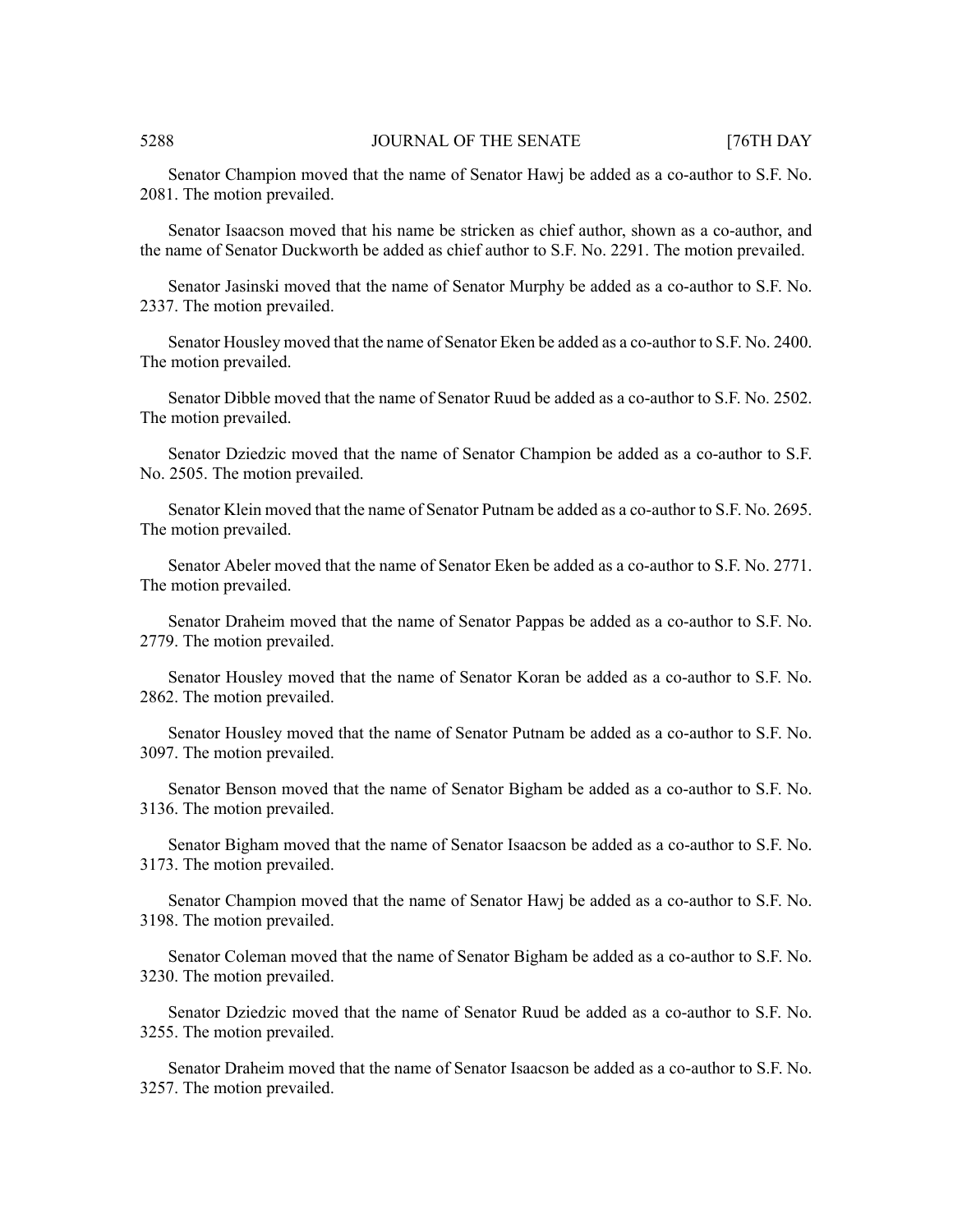Senator Dornink moved that the name of Senator Murphy be added as a co-author to S.F. No. 3335. The motion prevailed.

Senator Dornink moved that the name of Senator Murphy be added as a co-author to S.F. No. 3336. The motion prevailed.

Senator Dornink moved that the name of Senator Murphy be added as a co-author to S.F. No. 3337. The motion prevailed.

Senator Dornink moved that the name of Senator Murphy be added as a co-author to S.F. No. 3354. The motion prevailed.

Senator Westrom moved that the names of Senators Frentz, Rest, Anderson, and Goggin be added as co-authors to S.F. No. 3480. The motion prevailed.

Senator Kiffmeyer moved that the name of Senator Bigham be added as a co-author to S.F. No. 3504. The motion prevailed.

Senator Duckworth moved that the name of Senator Dornink be added as a co-author to S.F. No. 3546. The motion prevailed.

Senator Eaton moved that the name of Senator Kent be added as a co-author to S.F. No. 3569. The motion prevailed.

Senator Draheim moved that the name of Senator Klein be added as a co-author to S.F. No. 3574. The motion prevailed.

Senator Koran moved that the name of Senator Klein be added as a co-author to S.F. No. 3580. The motion prevailed.

Senator Rosen moved that the name of Senator Dornink be added as a co-author to S.F. No. 3605. The motion prevailed.

Senator Westrom moved that the name of Senator Rarick be added as a co-author to S.F. No. 3617. The motion prevailed.

Senator Marty moved that the name of Senator Torres Ray be added as a co-author to S.F. No. 3618. The motion prevailed.

Senator Koran moved that the names of Senators Dornink and Hoffman be added as co-authors to S.F. No. 3666. The motion prevailed.

Senator Koran moved that the name of Senator Abeler be added as a co-author to S.F. No. 3685. The motion prevailed.

Senator Tomassoni moved that the name of Senator Putnam be added as a co-author to S.F. No. 3718. The motion prevailed.

Senator Torres Ray moved that the name of Senator Housley be added as a co-author to S.F. No. 3720. The motion prevailed.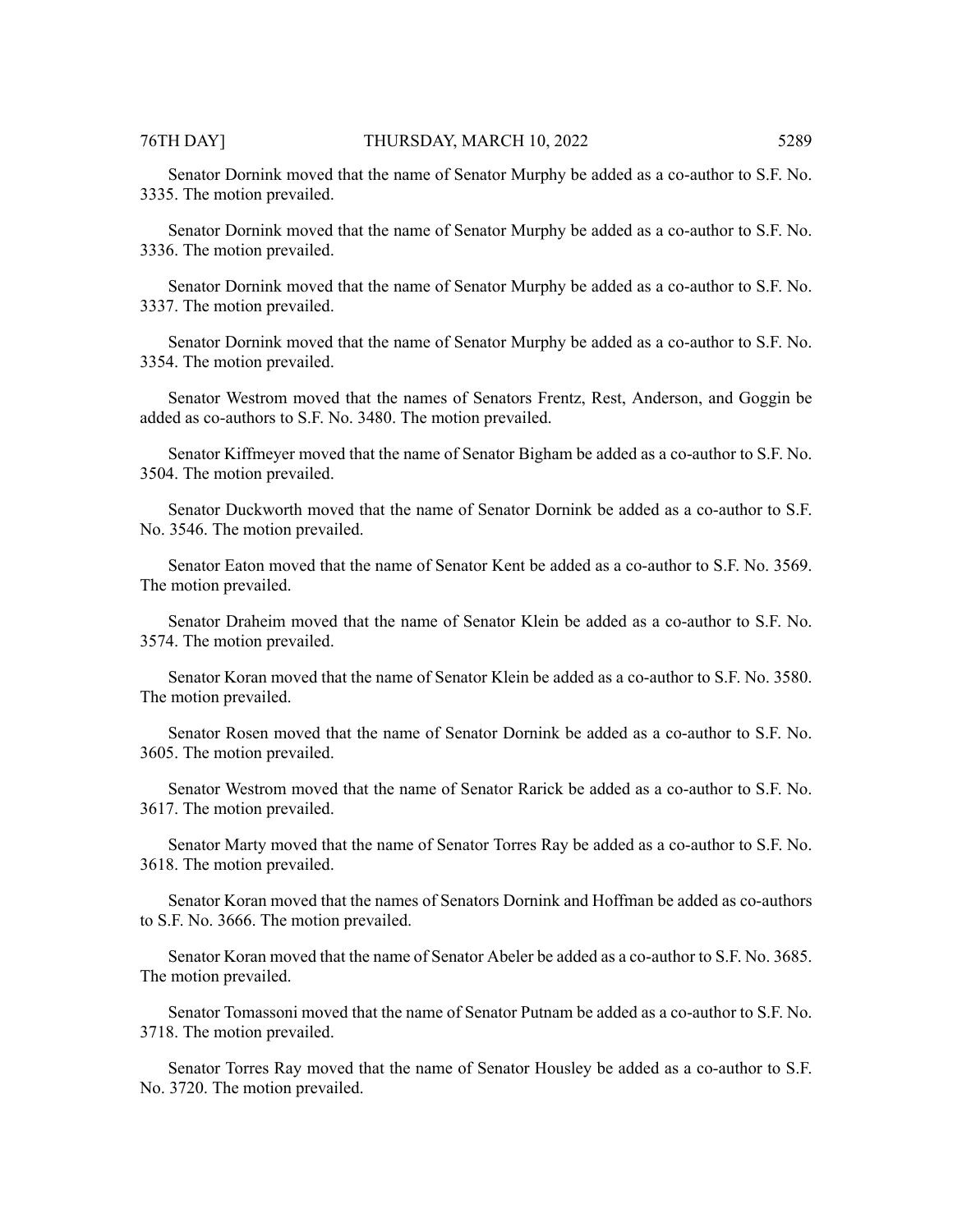Senator Housley moved that the name of Senator Kunesh be added as a co-author to S.F. No. 3730. The motion prevailed.

Senator Champion moved that the name of Senator Hawj be added as a co-author to S.F. No. 3755. The motion prevailed.

Senator Fateh moved that the names of Senators Dibble and Torres Ray be added as co-authors to S.F. No. 3786. The motion prevailed.

Senator Abeler moved that the name of Senator Kunesh be added as a co-author to S.F. No. 3804. The motion prevailed.

Senator Abeler moved that the name of Senator Kunesh be added as a co-author to S.F. No. 3806. The motion prevailed.

Senator López Franzen moved that the name of Senator McEwen be added as a co-author to S.F. No. 3807. The motion prevailed.

Senator Draheim moved that the name of Senator Kunesh be added as a co-author to S.F. No. 3811. The motion prevailed.

Senator Coleman moved that the name of Senator Duckworth be added as a co-author to S.F. No. 3818. The motion prevailed.

Senator Tomassoni moved that the name of Senator Senjem be added as a co-author to S.F. No. 3838. The motion prevailed.

Senator Tomassoni moved that the name of Senator Newman be added as a co-author to S.F. No. 3839. The motion prevailed.

Senator Hawj moved that the name of Senator Abeler be added as a co-author to S.F. No. 3841. The motion prevailed.

Senator Koran moved that the name of Senator Rarick be added as a co-author to S.F. No. 3856. The motion prevailed.

Senator Koran moved that the name of Senator Bigham be added as a co-author to S.F. No. 3857. The motion prevailed.

Senator Nelson moved that the name of Senator Rest be added as a co-author to S.F. No. 3879. The motion prevailed.

#### **Senators Clausen, Dziedzic, Cwodzinski, Putnam, and Pratt introduced --**

**Senate Resolution No. 107:** A Senate resolution standing with the people of Ukraine in their time of trial against the Russian invasion.

Referred to the Committee on Rules and Administration.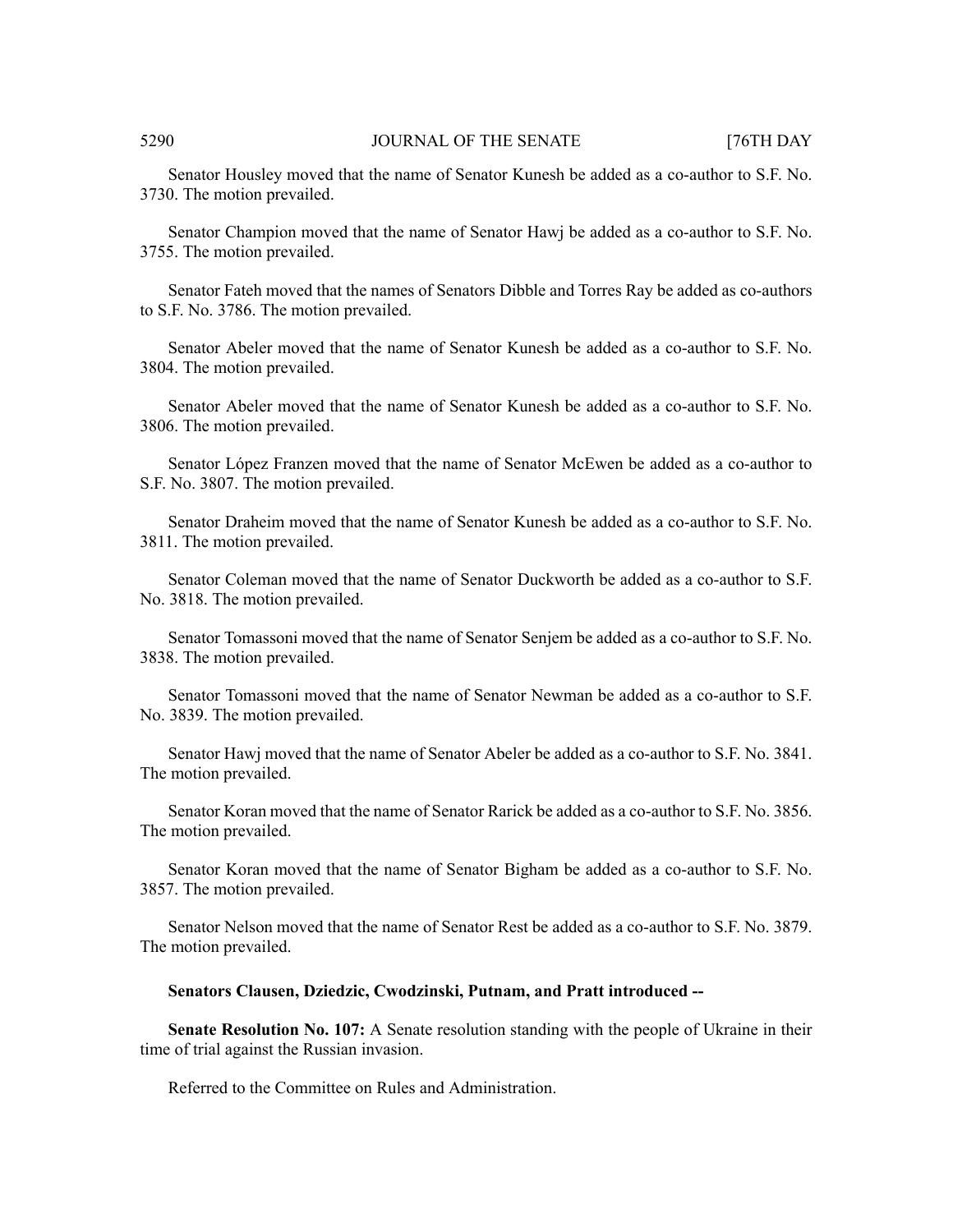**Senator Fateh introduced --**

**Senate Resolution No. 108:** A Senate resolution expressing the sense of the Senate in opposing the imposition of dress codes upon women in colleges and schools in India.

Referred to the Committee on Rules and Administration.

# **SUSPENSION OF RULES**

Senator López Franzen moved that S.F. No. 3923 be withdrawn from the Committee on Jobs and Economic Growth Finance and Policy and that an urgency be declared within the meaning of Article IV, Section 19, of the Constitution of Minnesota, with the respect to S.F. No. 3923 and that the rules of the Senate be so far suspended as to give S.F. No. 3923 its second and third reading and place it on its final passage.

The question was taken on the adoption of the motion.

The roll was called, and there were yeas 31 and nays 36, as follows:

Those who voted in the affirmative were:

| Bigham     | Eaton    | Johnson Stewart | McEwen | Torres Ray |
|------------|----------|-----------------|--------|------------|
| Carlson    | Eken     | Kent            | Murphy | Wiger      |
| Champion   | Fateh    | Klein           | Newton | Wiklund    |
| Clausen    | Frentz   | Kunesh          | Pappas |            |
| Cwodzinski | Hawj     | Latz            | Port   |            |
| Dibble     | Hoffman  | López Franzen   | Putnam |            |
| Dziedzic   | Isaacson | Marty           | Rest   |            |

Pursuant to Rule 40, Senator Frentz cast the affirmative vote on behalf of the following Senator: Torres Ray.

Those who voted in the negative were:

| Abeler      | Draheim      | Jasinski  | Nelson | Tomassoni |
|-------------|--------------|-----------|--------|-----------|
| Anderson    | Duckworth    | Johnson   | Newman | Utke      |
| Bakk        | Eichorn      | Kiffmeyer | Osmek  | Weber     |
| Benson      | Gazelka      | Koran     | Pratt  | Westrom   |
| Chamberlain | Goggin       | Lang      | Rarick |           |
| Coleman     | Housley      | Limmer    | Rosen  |           |
| Dahms       | Howe         | Mathews   | Ruud   |           |
| Dornink     | Ingebrigtsen | Miller    | Senjem |           |

Pursuant to Rule 40, Senator Johnson cast the negative vote on behalf of the following Senator: Tomassoni.

The motion did not prevail.

# **MOTIONS AND RESOLUTIONS - CONTINUED**

#### **SUSPENSION OF RULES**

Senator Miller moved that an urgency be declared within the meaning of Article IV, Section 19, of the Constitution of Minnesota, with respect to S.F. No. 3372 and that the rules of the Senate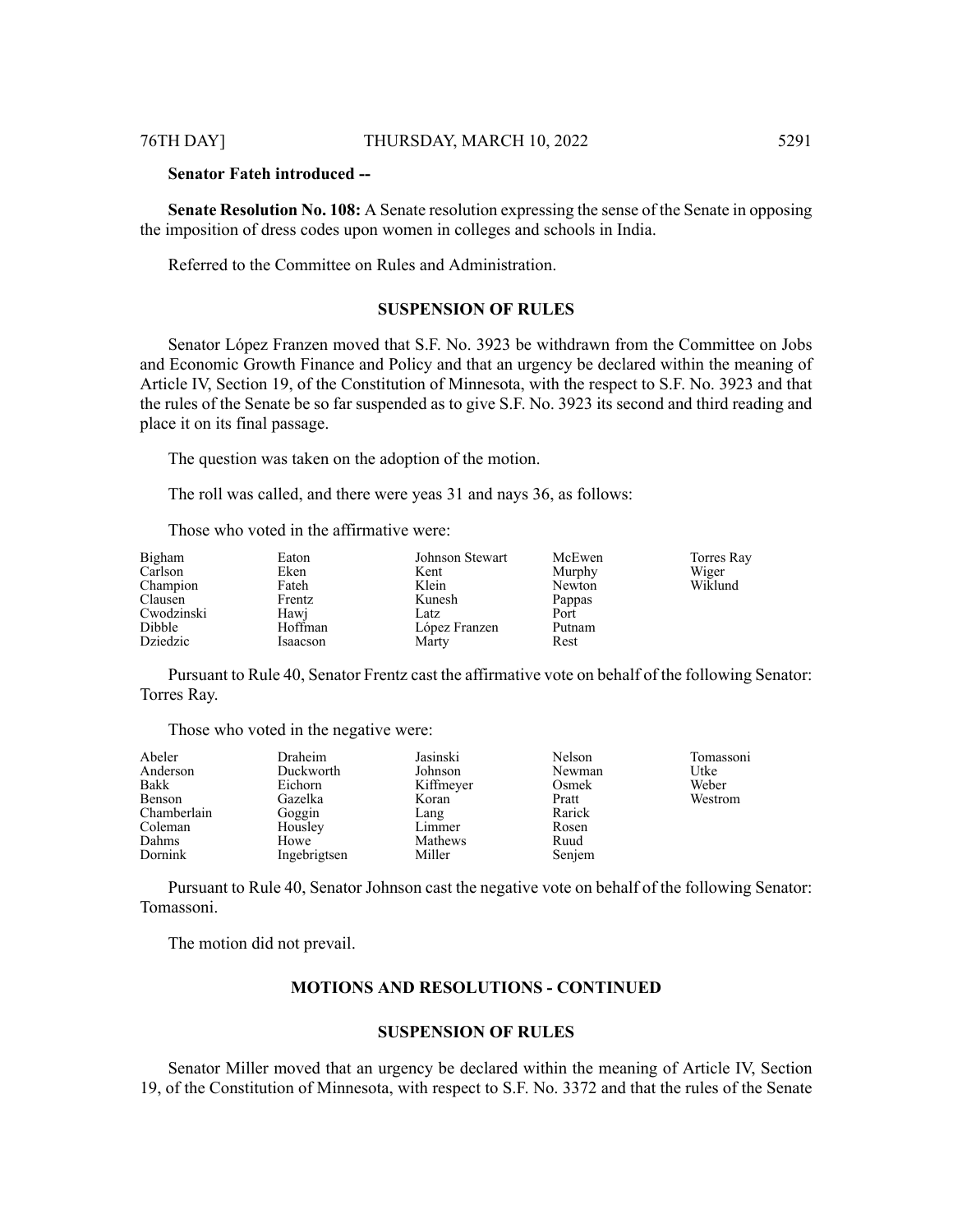be so far suspended as to give S.F. No. 3372, now on General Orders, its third reading and place it on its final passage. The motion prevailed.

**S.F. No. 3372:** A bill for an act relating to health; appropriating money for amyotrophic lateral sclerosis research and caregiver support programs; requiring a report; proposing coding for new law in Minnesota Statutes, chapter 256.

S.F. No. 3372 was read the third time and placed on its final passage.

The question was taken on the passage of the bill.

The roll was called, and there were yeas 67 and nays 0, as follows:

| Abeler      | Draheim   | Ingebrigtsen    | Marty   | Rest       |
|-------------|-----------|-----------------|---------|------------|
| Anderson    | Duckworth | Isaacson        | Mathews | Rosen      |
| Bakk        | Dziedzic  | Jasinski        | McEwen  | Ruud       |
| Benson      | Eaton     | Johnson         | Miller  | Senjem     |
| Bigham      | Eichorn   | Johnson Stewart | Murphy  | Tomassoni  |
| Carlson     | Eken      | Kent            | Nelson  | Torres Ray |
| Chamberlain | Fateh     | Kiffmeyer       | Newman  | Utke       |
| Champion    | Frentz    | Klein           | Newton  | Weber      |
| Clausen     | Gazelka   | Koran           | Osmek   | Westrom    |
| Coleman     | Goggin    | Kunesh          | Pappas  | Wiger      |
| Cwodzinski  | Hawj      | Lang            | Port    | Wiklund    |
| Dahms       | Hoffman   | Latz            | Pratt   |            |
| Dibble      | Housley   | Limmer          | Putnam  |            |
| Dornink     | Howe      | López Franzen   | Rarick  |            |

Those who voted in the affirmative were:

Pursuant to Rule 40, Senator Johnson cast the affirmative vote on behalf of the following Senator: Rosen.

Pursuant to Rule 40, Senator Frentz cast the affirmative vote on behalf of the following Senator: Torres Ray.

Pursuant to Rule 40, Senator Bakk cast the affirmative vote on behalf of the following Senator: Tomassoni.

So the bill passed and its title was agreed to.

## **MOTIONS AND RESOLUTIONS - CONTINUED**

# **SPECIAL ORDERS**

Pursuant to Rule 26, Senator Miller, Chair of the Committee on Rules and Administration, designated the following bills a Special Orders Calendar to be heard immediately:

S.F. No. 2666.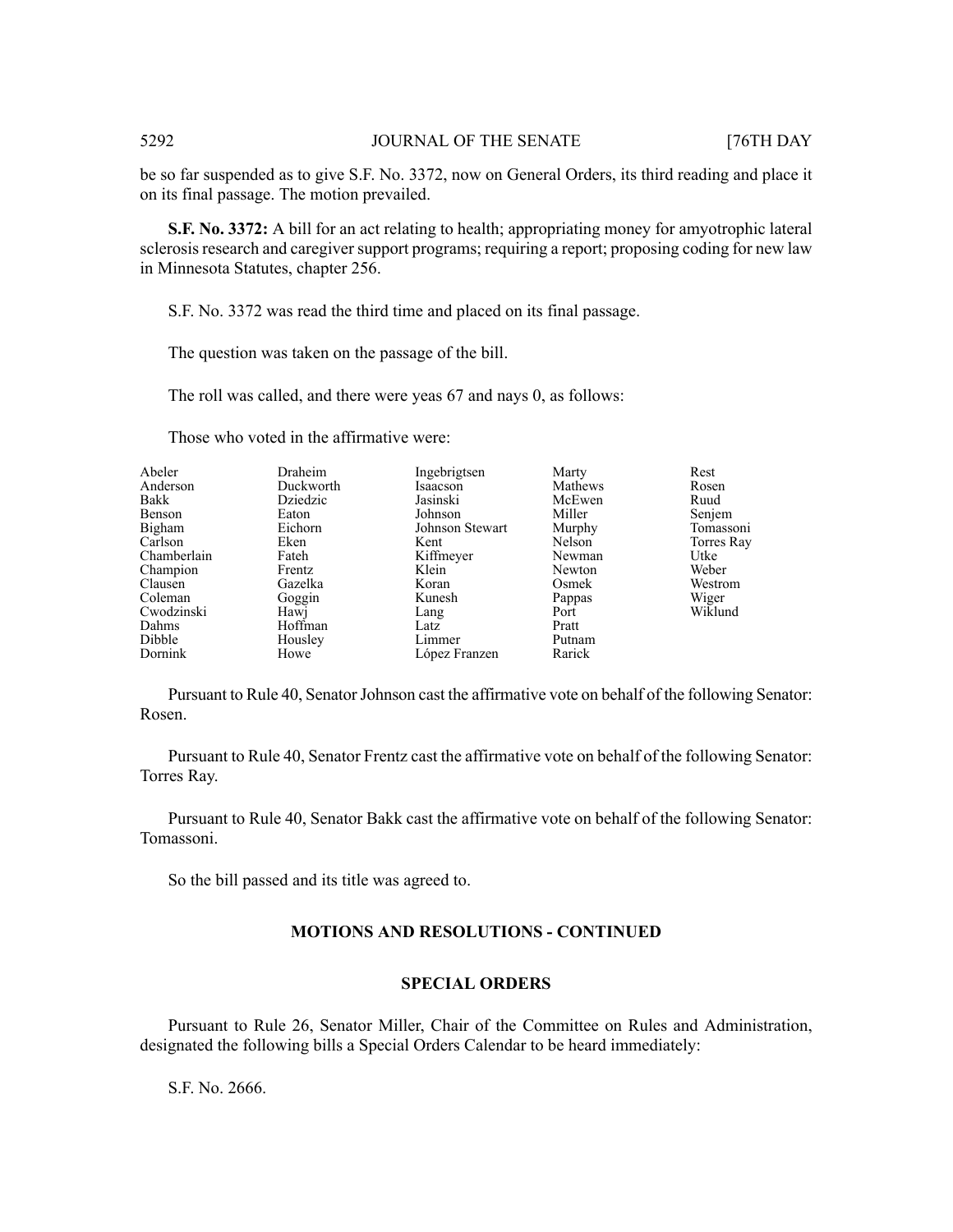# **SPECIAL ORDER**

**S.F. No. 2666:** A bill for an act relating to education; requiring class syllabi for kindergarten through grade 12 classes; amending Minnesota Statutes 2020, section 120B.20.

President Osmek called Senator Kiffmeyer to preside.

President Osmek resumed the Chair.

S.F. No. 2666 was read the third time and placed on its final passage.

The question was taken on the passage of the bill.

The roll was called, and there were yeas 36 and nays 31, as follows:

Those who voted in the affirmative were:

| Anderson    | Duckworth    | Jasinski  | Nelson | Tomassoni |
|-------------|--------------|-----------|--------|-----------|
| Bakk        | Eichorn      | Johnson   | Newman | Utke      |
| Benson      | Eken         | Kiffmeyer | Osmek  | Weber     |
| Chamberlain | Gazelka      | Koran     | Pratt  | Westrom   |
| Coleman     | Goggin       | Lang      | Rarick |           |
| Dahms       | Housley      | Limmer    | Rosen  |           |
| Dornink     | Howe         | Mathews   | Ruud   |           |
| Draheim     | Ingebrigtsen | Miller    | Senjem |           |

Pursuant to Rule 40, Senator Johnson cast the affirmative vote on behalf of the following Senators: Housley, Miller, Ruud, and Tomassoni.

Those who voted in the negative were:

| Abeler     | Dziedzic | Johnson Stewart | McEwen | Torres Ray |
|------------|----------|-----------------|--------|------------|
| Bigham     | Eaton    | Kent            | Murphy | Wiger      |
| Carlson    | Fateh    | Klein           | Newton | Wiklund    |
| Champion   | Frentz   | Kunesh          | Pappas |            |
| Clausen    | Hawi     | Latz            | Port   |            |
| Cwodzinski | Hoffman  | López Franzen   | Putnam |            |
| Dibble     | Isaacson | Marty           | Rest   |            |

Pursuant to Rule 40, Senator Frentz cast the negative vote on behalf of the following Senators: Bigham, Fateh, Hawj, López Franzen, and Torres Ray.

So the bill passed and its title was agreed to.

# **ADJOURNMENT**

Senator Johnson moved that the Senate do now adjourn until 10:00 a.m., Monday, March 14, 2022. The motion prevailed.

Cal R. Ludeman, Secretary of the Senate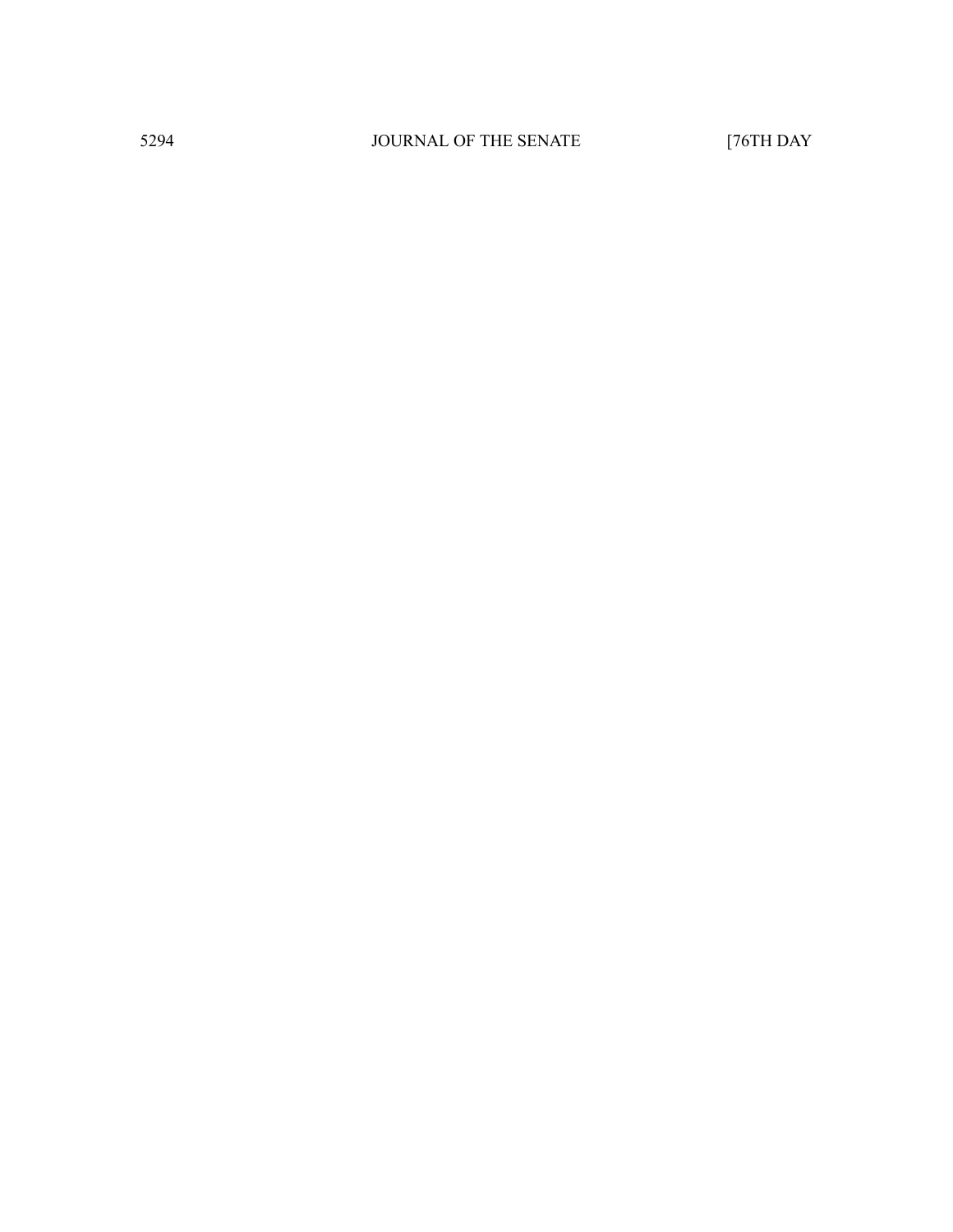# **INDEX TO DAILY JOURNAL**

# **Thursday, March 10, 2022**

# **EXECUTIVE AND OFFICIAL COMMUNICATIONS**

Pages 5269 to 5270

### **SUSPENSION OF RULES**

| S.F. Nos. | Page        | H.F. Nos. | Page |
|-----------|-------------|-----------|------|
|           | $3372$ 5291 |           |      |
|           | $3923$ 5291 |           |      |

# **REPORTS OF COMMITTEES**

| S.F. Nos. | Page        | H.F. Nos. | Page |
|-----------|-------------|-----------|------|
|           | $295$ 5274  |           |      |
|           | $3003$ 5273 |           |      |
|           | $3063$ 5270 |           |      |
|           | 33725278    |           |      |
|           | $3395$ 5277 |           |      |
|           | $3472$ 5273 |           |      |
|           | 35815272    |           |      |
|           | $3680$ 5270 |           |      |
|           | $3728$ 5274 |           |      |

# **SECOND READINGS**

| S.F. Nos. | Page        | H.F. Nos. | Page |
|-----------|-------------|-----------|------|
|           | $3003$ 5279 |           |      |
|           | $3063$ 5279 |           |      |
|           | $3372$ 5279 |           |      |
|           | $3472$ 5279 |           |      |

# **INTRODUCTION AND FIRST READING OF SENATE BILLS**

S.F Nos. 3886 to 3932 . . . . . . . . . . . . . . . . . Pages 5279 to 5287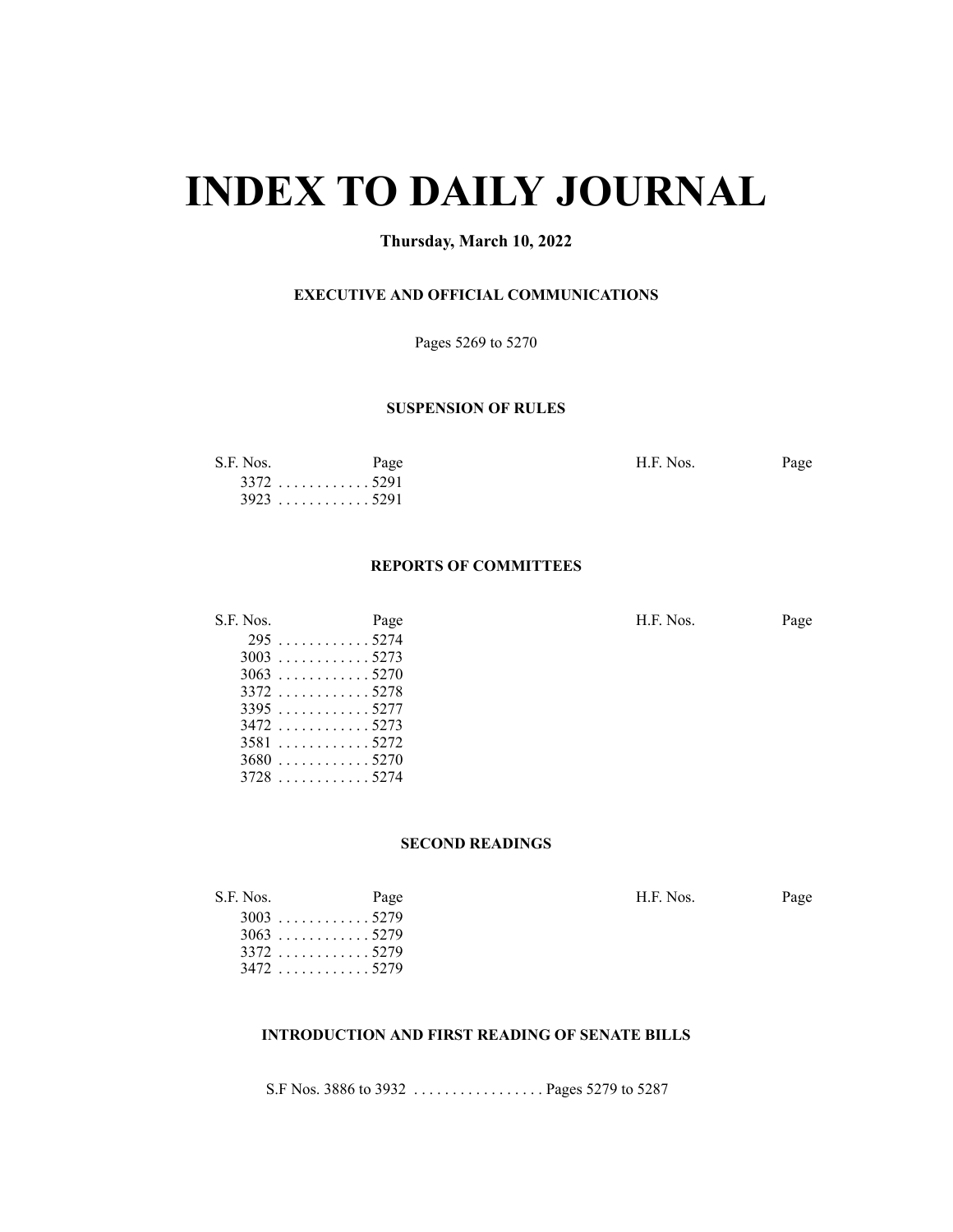#### **MOTIONS AND RESOLUTIONS**

S.F. Nos. Page Page Page H.F. Nos. Page . . . . . . . . . . . . 5287 . . . . . . . . . . . . 5287 . . . . . . . . . . . . 5288 . . . . . . . . . . . . 5288 . . . . . . . . . . . . 5288 . . . . . . . . . . . . 5288 . . . . . . . . . . . . 5288 . . . . . . . . . . . . 5288 . . . . . . . . . . . . 5288 . . . . . . . . . . . . 5288 . . . . . . . . . . . . 5288 . . . . . . . . . . . . 5288 . . . . . . . . . . . . 5288 . . . . . . . . . . . . 5288 . . . . . . . . . . . . 5288 . . . . . . . . . . . . 5288 . . . . . . . . . . . . 5288 . . . . . . . . . . . . 5288 . . . . . . . . . . . . 5288 . . . . . . . . . . . . 5289 . . . . . . . . . . . . 5289 . . . . . . . . . . . . 5289 . . . . . . . . . . . . 5289 . . . . . . . . . . . . 5292 . . . . . . . . . . . . 5289 . . . . . . . . . . . . 5289 . . . . . . . . . . . . 5289 . . . . . . . . . . . . 5289 . . . . . . . . . . . . 5289 . . . . . . . . . . . . 5289 . . . . . . . . . . . . 5289 . . . . . . . . . . . . 5289 . . . . . . . . . . . . 5289 . . . . . . . . . . . . 5289 . . . . . . . . . . . . 5289 . . . . . . . . . . . . 5289 . . . . . . . . . . . . 5289 . . . . . . . . . . . . 5290 . . . . . . . . . . . . 5290 . . . . . . . . . . . . 5290 . . . . . . . . . . . . 5290 . . . . . . . . . . . . 5290 . . . . . . . . . . . . 5290 . . . . . . . . . . . . 5290 . . . . . . . . . . . . 5290 . . . . . . . . . . . . 5290 . . . . . . . . . . . . 5290 . . . . . . . . . . . . 5290 . . . . . . . . . . . . 5290 . . . . . . . . . . . . 5290